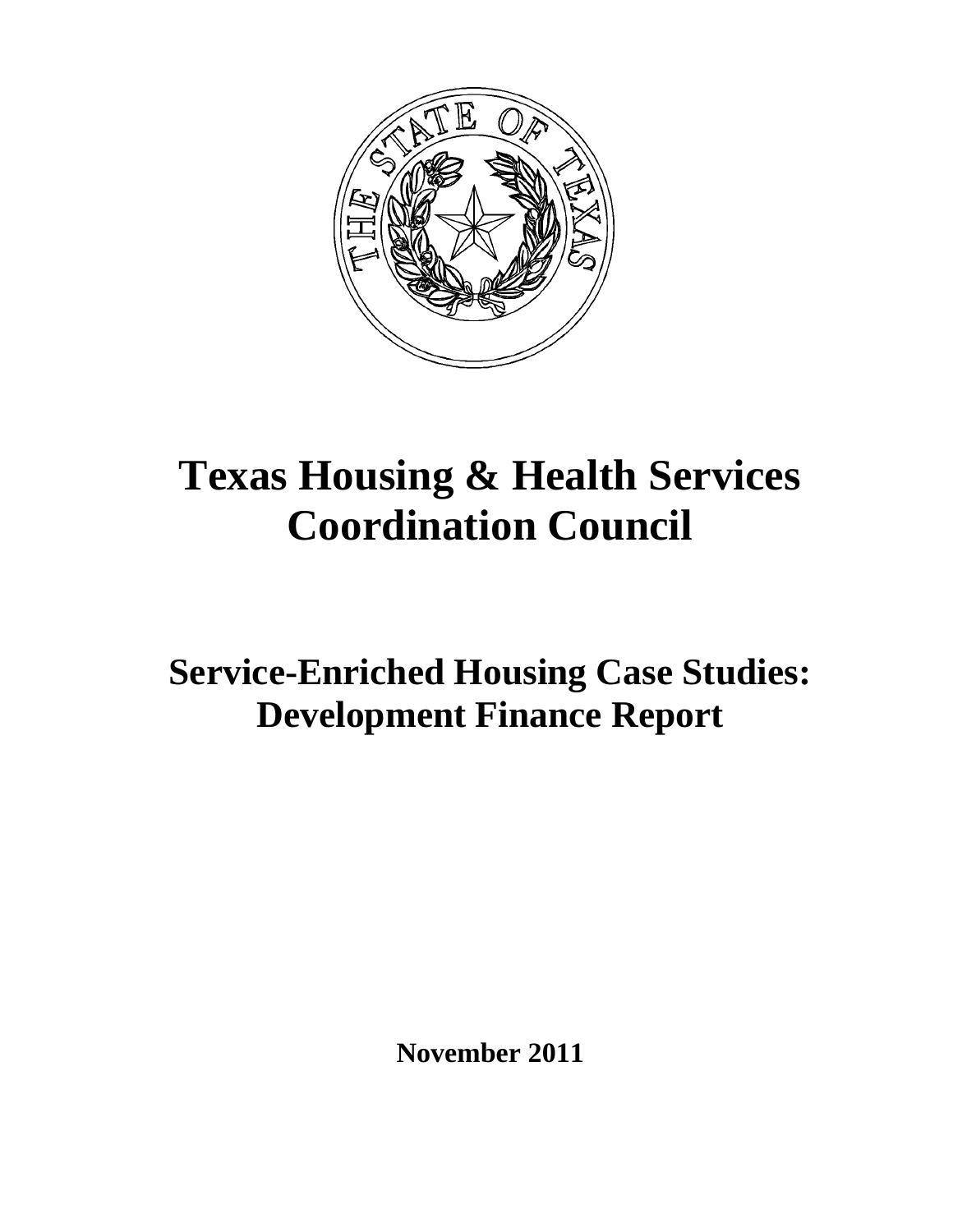# TABLE OF CONTENTS

<span id="page-1-0"></span>

| HUD: SECTION 811 SUPPORTIVE HOUSING FOR PERSONS WITH DISABILITIES 17         |  |
|------------------------------------------------------------------------------|--|
|                                                                              |  |
| HUD: SECTION 8 MODERATE REHABILITATION SINGLE ROOM OCCUPANCY PROGRAM18       |  |
|                                                                              |  |
| US DEPARTMENT OF AGRICULTURE: RURAL HOUSING PROGRAMS - SECTION 515 PROGRAM19 |  |
|                                                                              |  |
|                                                                              |  |
| FEDERAL HOME LOAN BANK (FHLB): AFFORDABLE HOUSING PROGRAM (AHP) 21           |  |
| HUD HOMELESS ASSISTANCE CONTINUUM OF CARE: SUPPORTIVE HOUSING PROGRAM21      |  |
|                                                                              |  |
|                                                                              |  |
|                                                                              |  |
|                                                                              |  |
|                                                                              |  |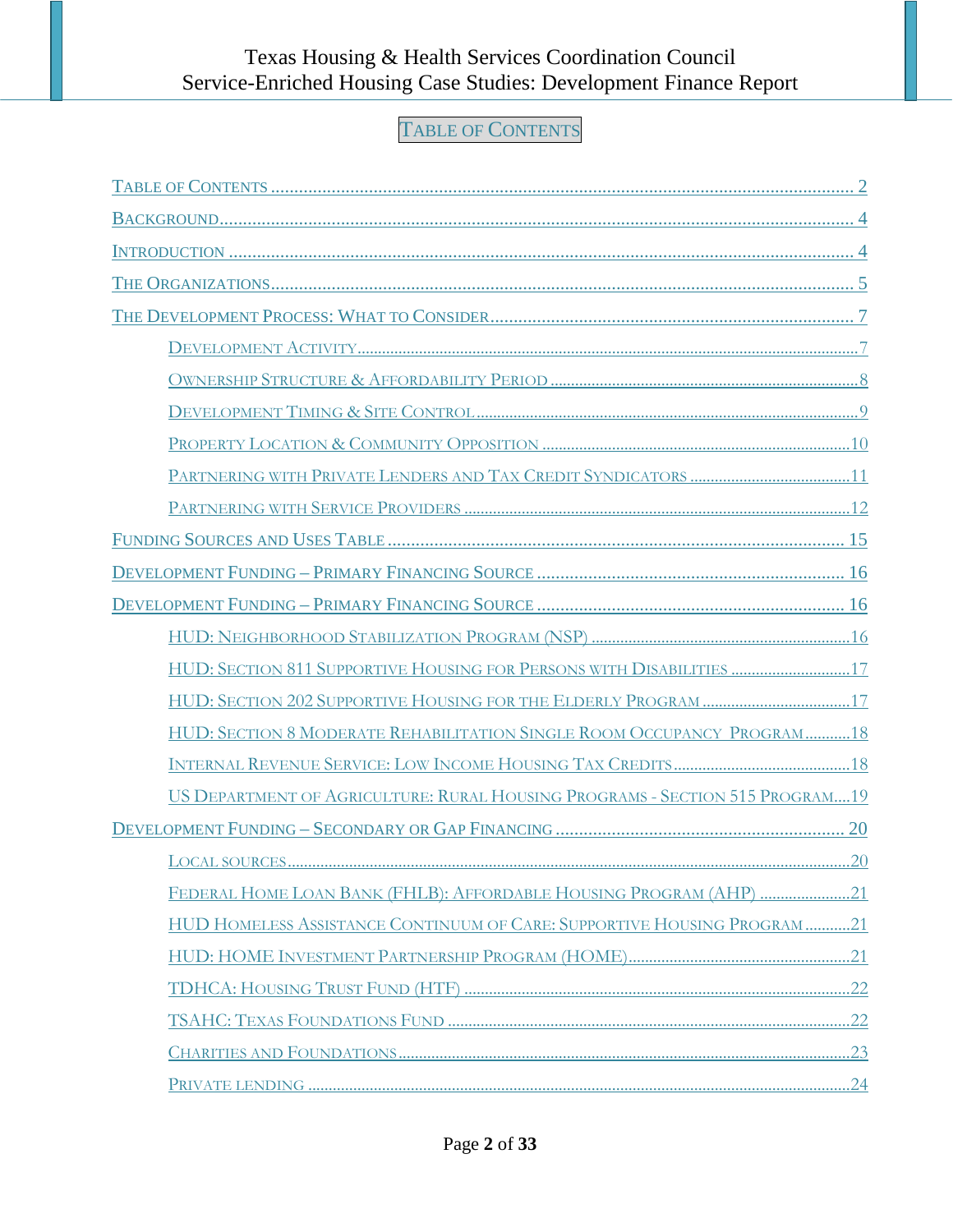| APPENDIX: SERVICE ENRICHED HOUSING PROJECTS - FINANCIAL BREAKDOWN  31 |
|-----------------------------------------------------------------------|
|                                                                       |
|                                                                       |
|                                                                       |
|                                                                       |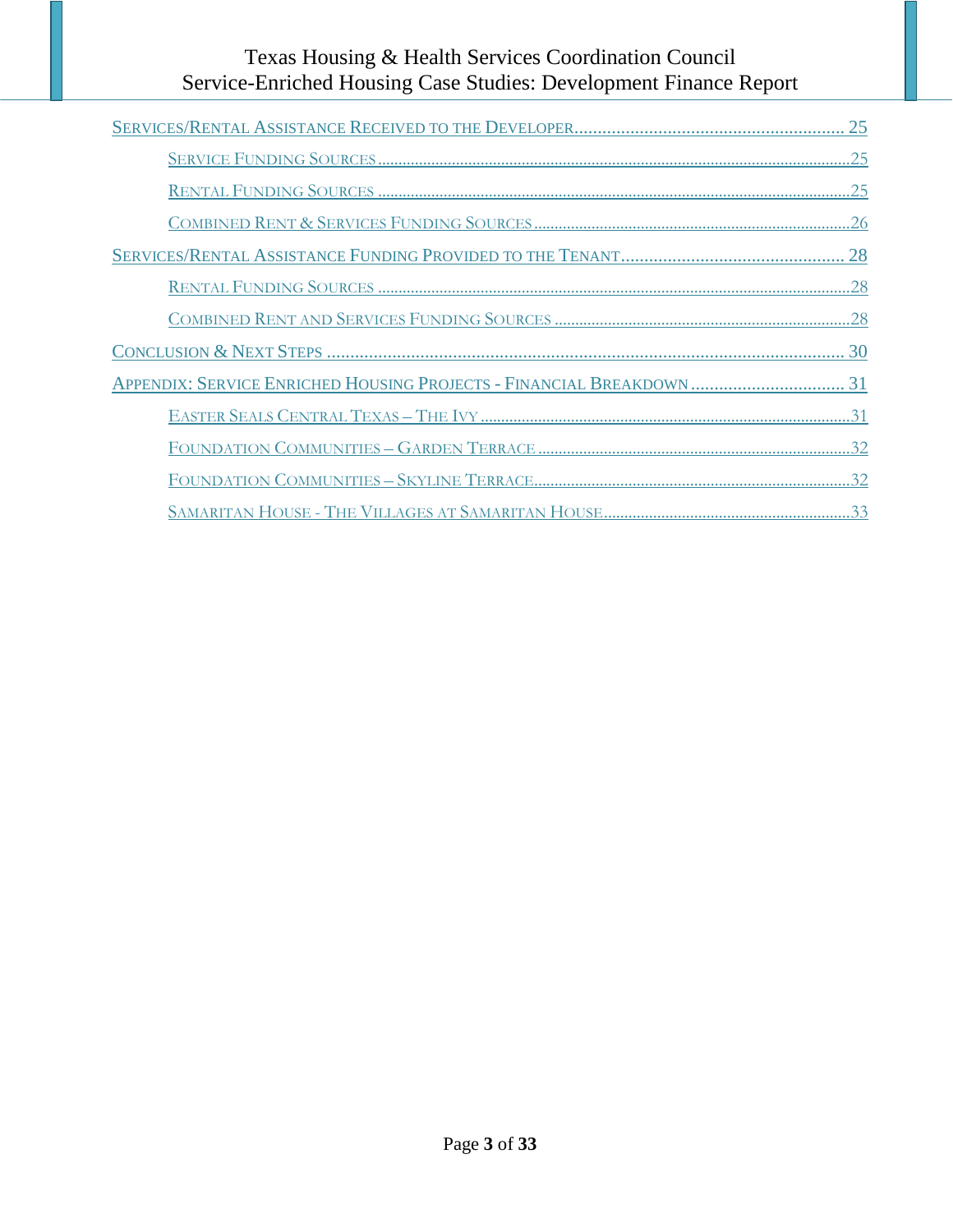# **BACKGROUND**

<span id="page-3-0"></span>The Texas Housing and Health Services Coordination Council (Council) was created during the 81st Texas Legislative Session with the purpose of increasing state efforts to offer service-enriched housing through increased coordination of housing and health services. The Council is composed of eight governor appointees as well as eight state agency representatives, including the Department of Aging and Disability Services, Department of Agriculture, Department of Assistance and Rehabilitative Services, Department of State Health Services, Health and Human Services Commission, Texas Department of Housing and Community Affairs (TDHCA), Texas Department of Rural Affairs, and Texas State Affordable Housing Corporation. The Executive Director of the TDHCA serves as the Council Chair and two TDHCA staff provide advisory support.

The first step undertaken by the Council was to engage in a public outreach process, inviting stakeholders from across the state to attend a series of public forums to provide feedback on the concept of service-enriched housing and the possible future directions of the Council. Using this feedback, along with research on best practices from other states, the Council developed the following definition of service-enriched housing: "integrated, affordable, and accessible housing that provides residents with the opportunity to receive on-site or off-site health-related and other services and supports that foster independence in living and decision-making for individuals with disabilities and persons who are elderly." This definition helped to frame future actions of the Council, particularly the creation of its first Biennial Plan.

Upon adoption of this definition, the Council next chose to embark on a series of Committee work sessions. The Council's two committees, the Policy & Barriers Committee and the Cross-Agency Education & Training Committee, each attended biweekly conference calls to discuss and develop concepts and recommendations for meeting statutory directives and increase service-enriched housing. These work sessions resulted in the creation of the Council's 2010-2011 Biennial Plan, which was submitted to the Governor of Texas and Legislative Budget Board on September 1, 2010.

# **INTRODUCTION**

<span id="page-3-1"></span>One of the Council's on-going statutory responsibilities is to create a financial feasibility model that assists in making a preliminary determination of the financial viability of proposed service-enriched housing projects. In order to accomplish this task, Council staff embarked on a series of interviews of successful service-enriched housing developers throughout Texas, to gain a clear understanding of how these organizations structured the financing on each property. The Council sought to get a wide variety of perspectives, from for-profit developers, non-profit developers, and foundations producing service-enriched housing in urban and rural areas of the state.

From May  $19<sup>th</sup>$ , 2011 through August  $1<sup>st</sup>$ , 2011, Council staff conducted eight interviews with nine housing entities, listed in the order in which they were interviewed: Easter Seals Central Texas (Easter Seals), Foundation Communities, Green Doors, DMA Companies (DMA), Samaritan House, New Hope Housing, Inc. (New Hope), Hamilton Valley Management, the Texas Housing Foundation, and the Cesar Chavez Foundation (Chavez Foundation). Simultaneously, staff reviewed TDHCA underwriting reports for successful multifamily deals with a service component. Staff also conducted a literature review on best practices for housing development, service-enriched housing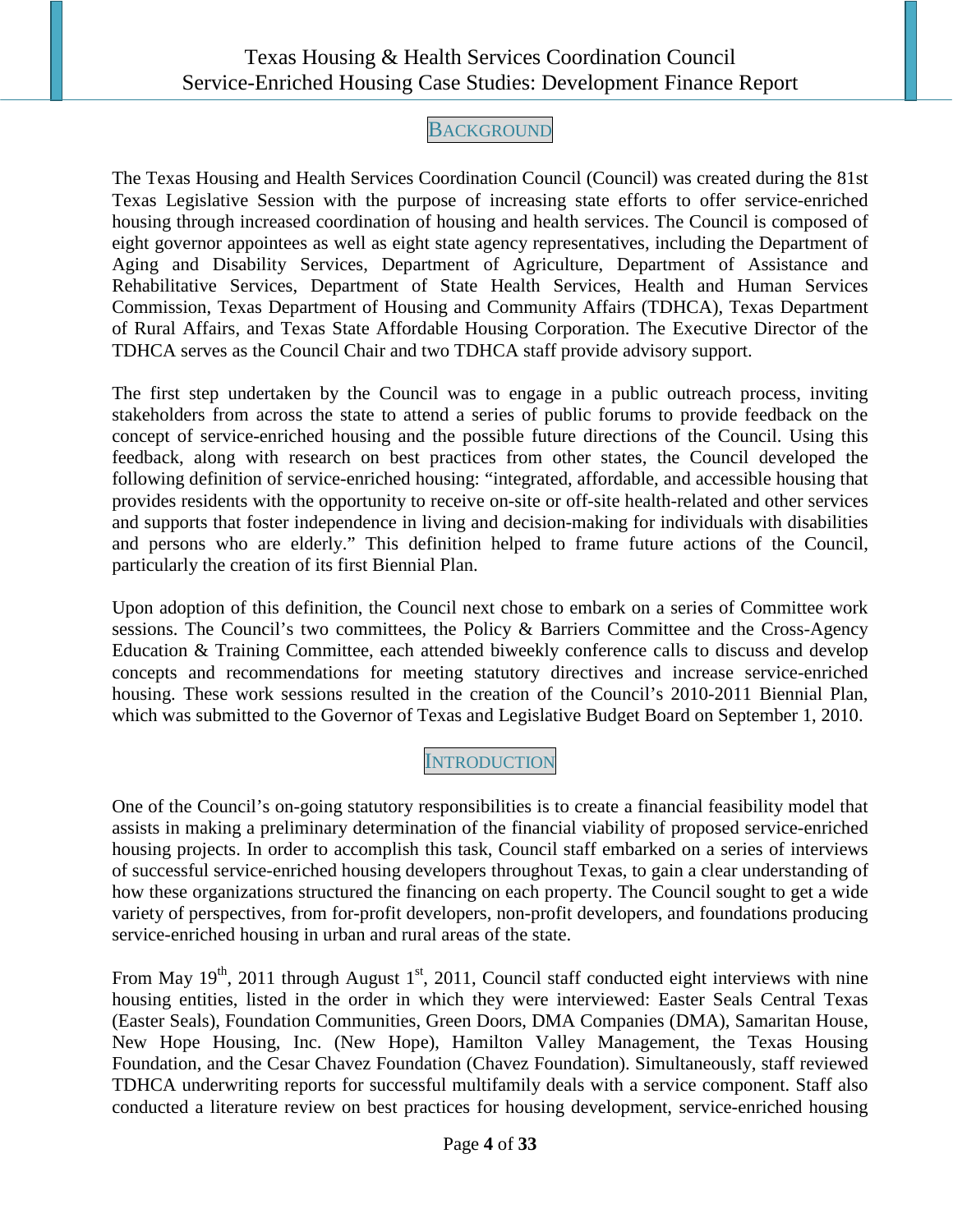and financing strategies. Using both research and housing provider interviews, Council staff crafted this report, which seeks to provide insight into the essential components of the development financing process for creating service-enriched housing.

# THE ORGANIZATIONS

<span id="page-4-0"></span>*Cesar Chavez Foundation (Chavez Foundation):* Established in 1993, the Cesar E. Chavez Foundation is a national non-profit organization providing assistance to disadvantaged communities in seven states. The Foundation built, renovated, and manages 4,300 units of high quality affordable housing. In Texas the Chavez Foundation focuses their development efforts primarily in the Rio Grande Valley.

*DMA Companies (DMA):* DMA Companies is a national for-profit organization providing development consulting services to developers seeking to build or rehabilitate affordable housing, development of affordable housing in small cities and rural communities, and property management services. Council staff spoke to DMA in depth regarding their senior developments in small communities.

*Easter Seals Central Texas (Easter Seals):* In 2010, two non-profit organizations with a mission to service the unique needs of persons with disabilities, United Cerebral Palsy of Texas and Easter Seals Central Texas, combined efforts and the expanded Easter Seals Central Texas organization now includes a Community and Housing Services (CHS) Department. CHS assist individuals with disabilities and their families in finding affordable and accessible housing, including the acquisition and rehabilitation of multifamily rental units.

*Foundation Communities:* Began in the early 1980s as the Austin Community Neighborhood Trust, Foundation Communities is a nonprofit organization developing and managing service-enriched, high-quality affordable housing to low-income individuals in Austin and North Texas.

*Green Doors:* Founded in 1990, Green Doors is a nonprofit organization whose mission is to prevent and end homelessness and poverty by developing and managing affordable housing and providing access to supportive services for Central Texans.

*Hamilton Valley Management:* Founded in 1981, Hamilton Valley Management is a for-profit development and management company, specializing in affordable multi-family housing in rural Texas.

*New Hope Housing, Inc. (New Hope):* Founded in 1993 with the core purpose to create lifestabilizing affordable apartment homes for adults who live singly on limited incomes, New Hope's current goal is to develop and operate approximately 1,000 supportive single room occupancy (SRO) units throughout metropolitan Houston.

*Samaritan House:* Established in 1991, Samaritan House is a non-profit organization whose mission is to create supportive communities, providing housing and resources for persons living with HIV/AIDS and other special needs.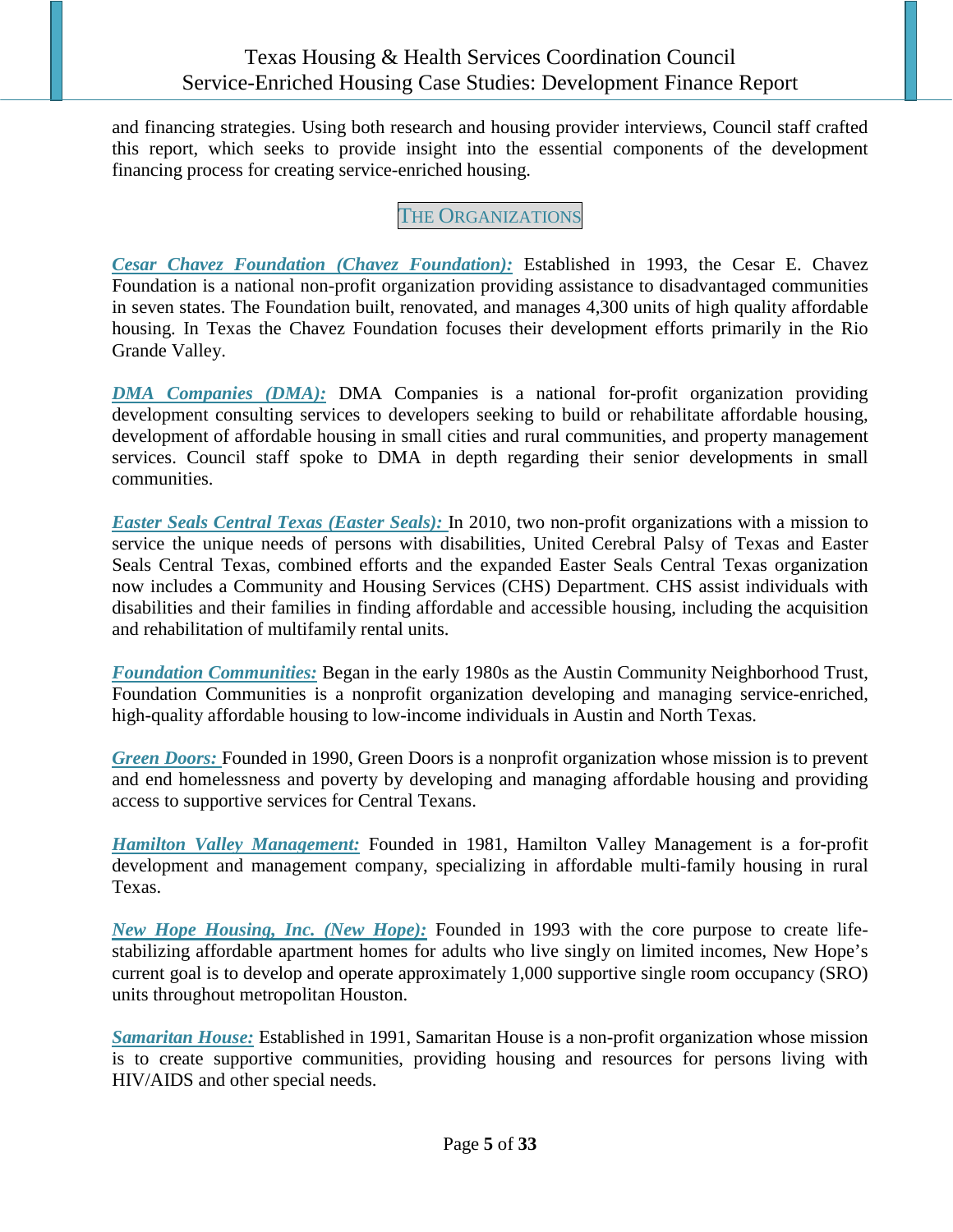*Texas Housing Foundation:* The Texas Housing Foundation is a development and management organization whose mission is to promote adequate, affordable housing, economic opportunity, and a suitable living environment for low-income families. Additionally, the Foundation's Community Resource Centers provide delivery of social and public health services to qualified residents throughout their service area.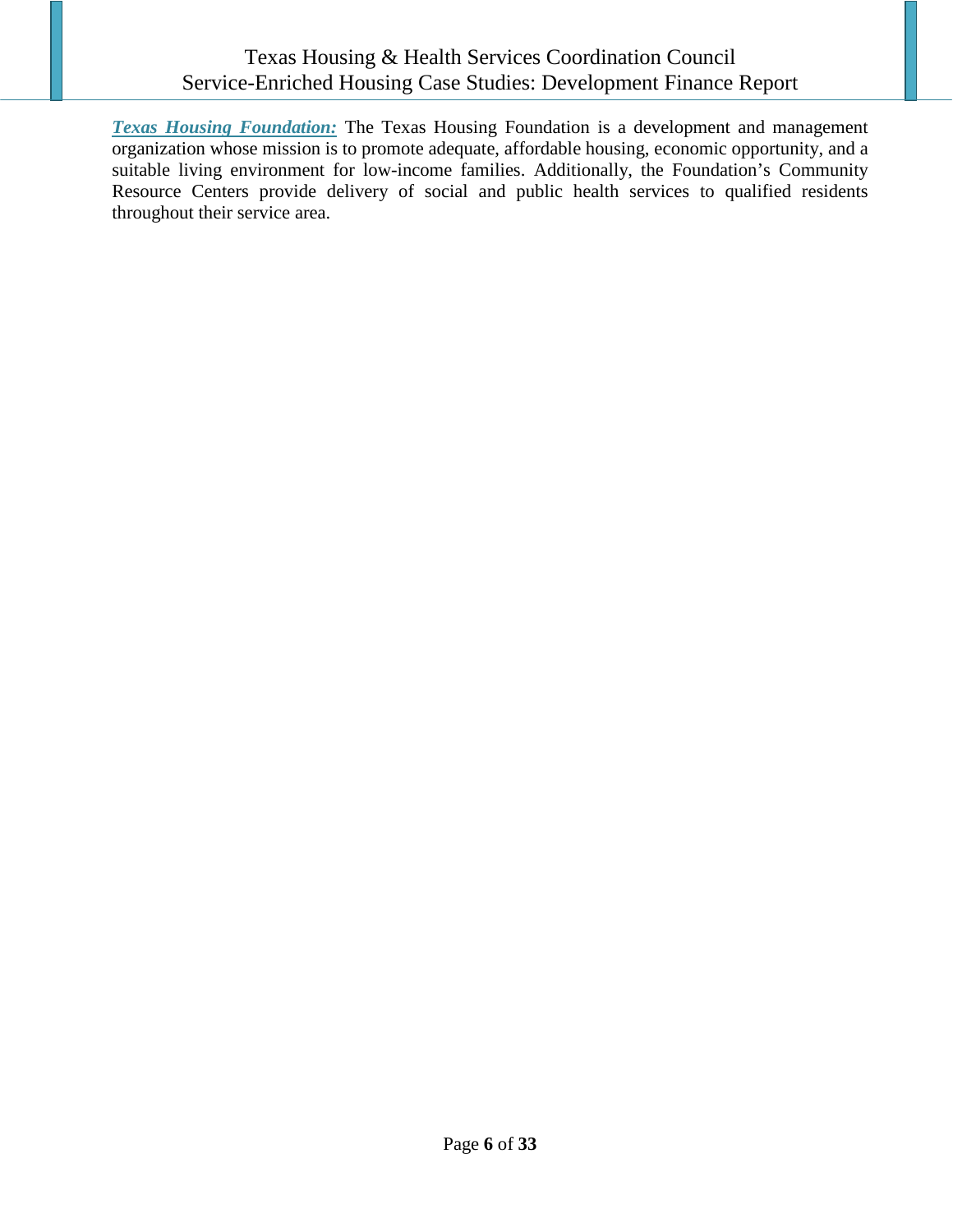#### THE DEVELOPMENT PROCESS: WHAT TO CONSIDER

<span id="page-6-0"></span>When an organization considers developing and administering service-enriched housing, there are numerous factors that influence the decision to move forward. Throughout the eight interviews conducted by Council staff, a number of key issues continually arose with each housing provider concerning the development process that a provider undertakes. Considerations include site selection, ownership structure, layering of funding sources, provision of services and more. For each decision, the developer must weigh the sometimes competing priorities of meeting government rules and regulations, assuring financiers, appeasing local community organizations, and staying true to the mission of serving low income households with supportive service needs. Given such complexity, it is understandable that many housing providers are deterred from producing serviceenriched housing.

However, housing and service entities should be encouraged by the nine organizations detailed in this report. Although they vary wildly in the funding sources utilized, type of development undertaken, and populations served, all organizations have successfully served low income special needs populations while maintaining financial solvency. These organizations can serve as potential examples for other housing providers for how to successfully navigate the maze of the service-enriched housing development process.<sup>[1](#page-6-2)</sup>

#### <span id="page-6-1"></span>*DEVELOPMENT ACTIVITY*

One of the very first decisions that our interviewees made when contemplating service-enriched housing development was whether to pursue the construction of a new property or the acquisition and rehabilitation of an existing one. Interviewees gave advantages and disadvantages of each of these development activities. New Hope, Foundation Communities, Easter Seals, Green Doors, and Samaritan House have all undertaken rehabilitation projects. New Hope prefers new construction over rehabilitation due to the ability of the developer to design and build to suit the precise needs of the tenants. Past experience dictates that New Hope tends not to pursue rehabilitation projects given the possible negative aspects of the property that are unknown at the time of purchase and could be very costly. Foundation Communities realized that they had to be selective with the types of properties they purchased for rehabilitation, preferring to purchase extended-stay hotels over nursing homes due to their differing design features. Whereas nursing homes are typically constructed with shared facilities, extended-stay hotel rooms are already designed as efficiency units with kitchenettes, making the conversion to single room occupancy (SRO) units much easier and less expensive.

In terms of new construction, the high cost associated with constructing a sizable multifamily property typically means that a developer must focus on funding sources that provide large award amounts. These funding sources, such as Housing Tax Credits (HTCs), administered by the Texas Department of Housing and Community Affairs (TDHCA), and the U.S. Department of Housing and Urban Development's (HUD) Section 202 or Section 811 program funding, come with their own

<span id="page-6-2"></span> $<sup>1</sup>$  It should be noted that many of the housing providers interviewed develop housing for all low income populations, and</sup> not solely for special needs populations. Many of the developments referenced within this report provide housing to both special needs tenants as well as non-special needs tenants and being an individual with a special need is not a requirement for residency.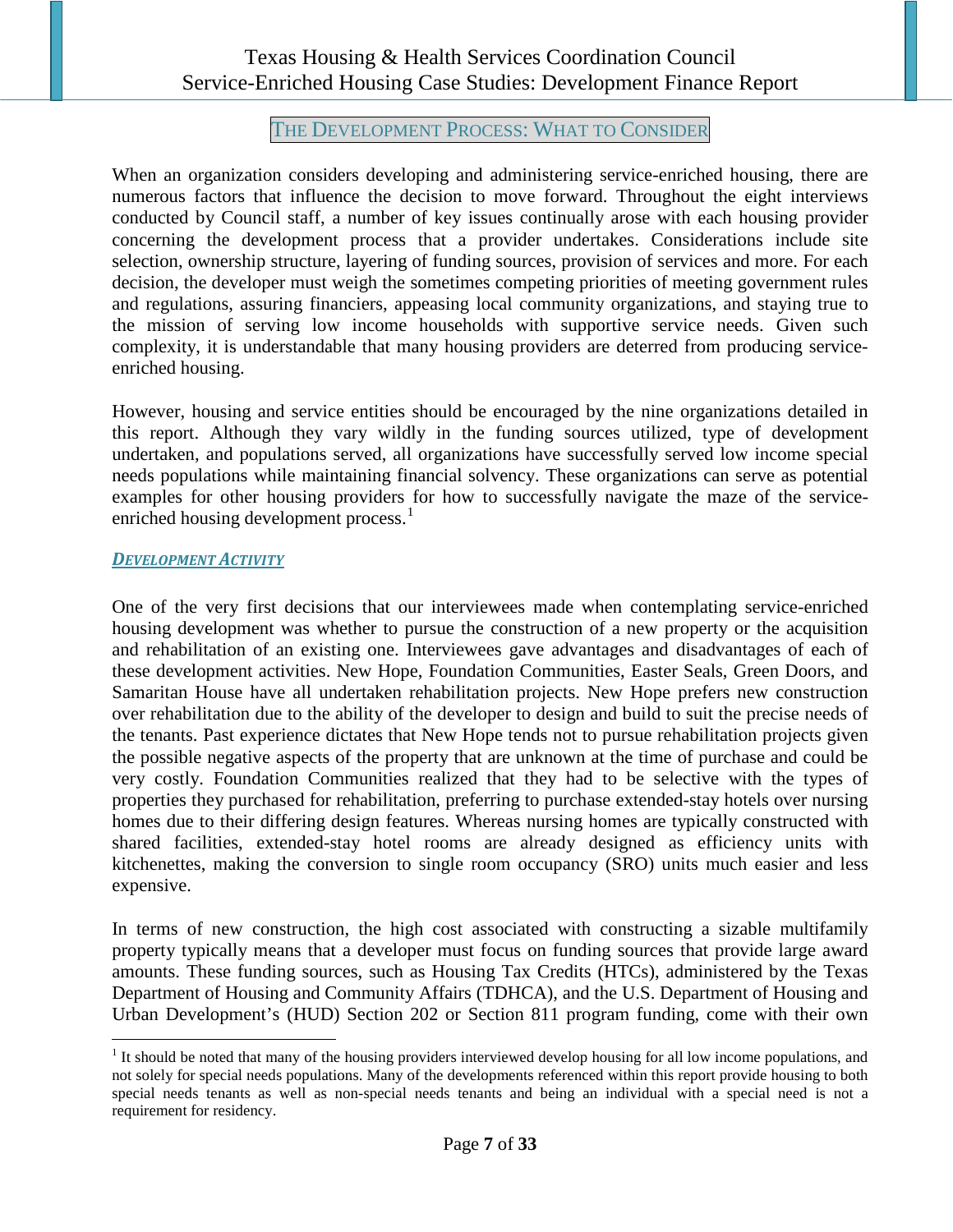complications. Easter Seals and Foundation Communities mentioned the high costs associated both with applying for HTCs (application fees, consultant fees, closing costs) and then with maintaining a HTC property (annual compliance costs, auditing costs, etc). Additionally, the level of leasing paperwork associated with HTCs requires a great deal of applicant staff time, as referenced by Samaritan House. Green Doors and Easter Seals also mentioned that the HTC program is highly competitive; therefore an organization runs the risk of investing a large amount of funding into a project's pre-development costs with no guarantee of receiving funding.

Easter Seals, DMA, and the Chavez Foundation mentioned the onerous restrictions placed on the usage of HUD's Section 202 and Section 811 funding as well as a long list of HUD regulations that one must comply with (i.e. – use of rental income, replacement reserves budgeting, per unit management fees, etc). For example, interviewees referenced not being able to use Section 202 or Section 811 funding for amenities like washers, dryers, and dishwashers, therefore developers must

secure additional funding both to purchase these amenities and to perform on-going maintenance.

As a hybrid between new construction and acquisition of existing property, Easter Seals pursues a development model where they purchase a set number of units within a condominium property that is still in the pre-development stage. Easter Seals approaches the developer prior to construction, purchases the units, and works with the developer to design those units to fit the needs of Easter Seals' tenants. Varying from the other housing providers interviewed, Easter Seals does not own the entire property, just the units acquired.

New Hope utilized Housing Tax Credits to transform the former HouTex Inn into Brays Crossing, a 149 unit SRO property with a distinct public art component. Brays Crossing opened in February 2010, just south of downtown Houston.

#### <span id="page-7-0"></span>*OWNERSHIP STRUCTURE & AFFORDABILITY PERIOD*

Many interviewees mentioned unique ownership negotiations when crafting service-enriched housing deals. Foundation Communities, New Hope, and Easter Seals all create distinct housing entities for each of their properties and transfer ownership of the property to each individual entity after purchase. However, all properties share the same governing board and contract with their founding entity (Foundation Communities/Easter Seals) for property management services. This ownership structure is undertaken by Easter Seals because HUD requires Section 811 funded properties to be owned by a  $501(c)(3)$  non-profit organization. Additionally, Foundation Communities and Easter Seals both consolidate all related entities for financial auditing purposes, rather than conducting separate audits each property's non-profit entity. The only exception is Foundation Communities' HTC properties, which require separate audits.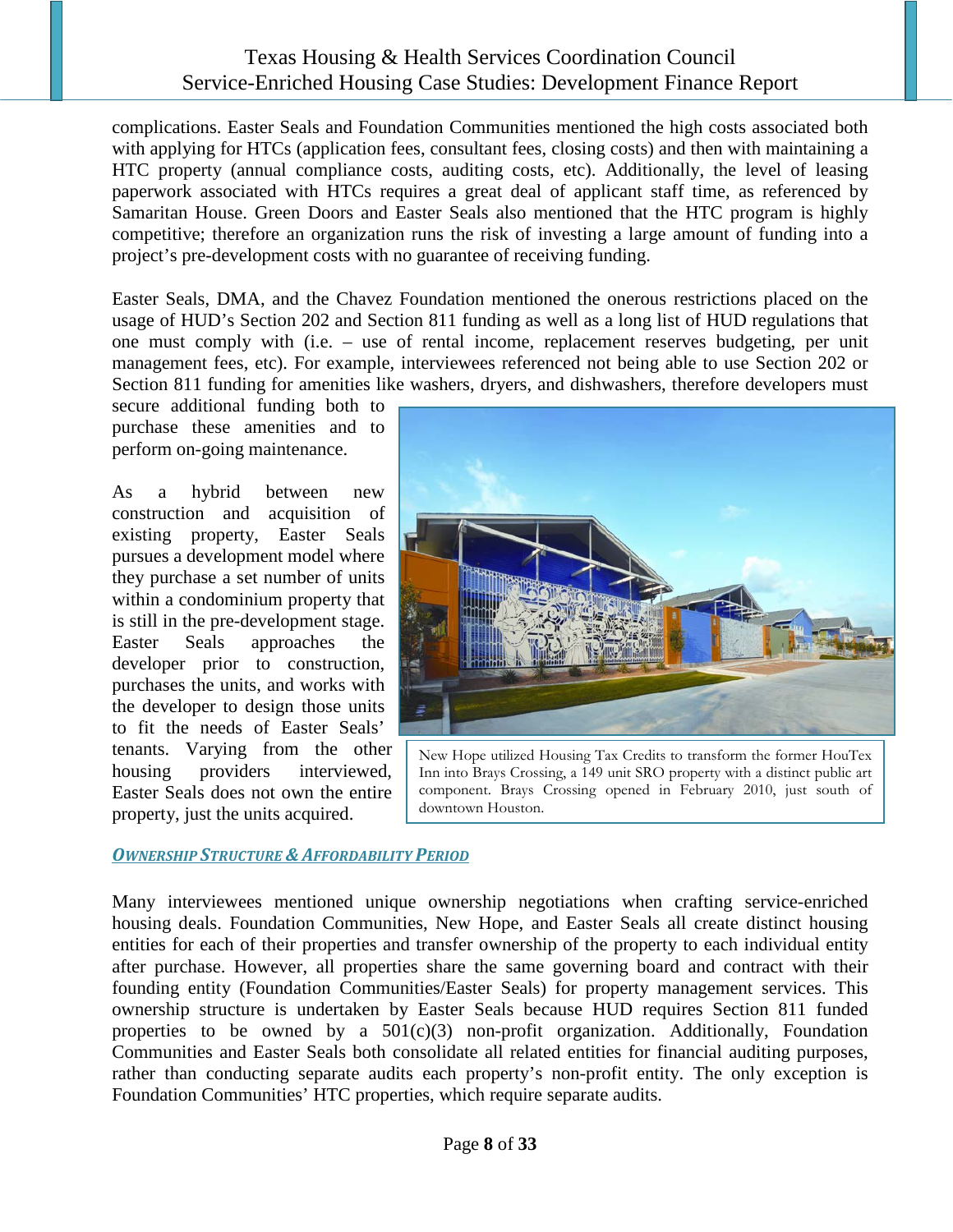Another factor influencing ownership structure is the ways in which developers can forgo property taxes, which can be a major budget item and influence the financial feasibility of a development deal. One method is to pursue funding sources that provide tax exemption, such as the Section 202 and Section 811 programs. A second option is to partner with tax exempt entities, such as Community Housing Development Organizations (CHDOs) or Housing Finance Corporations (HFCs). For example, DMA partnered with tax-exempt Habitat for Humanity on a HTC deal. Additionally, Foundation Communities' Garden Terrace and Skyline Terrace both have CHDO status, as does Samaritan House. Finally, a third option is to ground lease the property to a public or tax exempt entity, which Foundation Communities' utilized for Spring Terrace, with the City of Austin holding a 99 year ground lease on the property, as well as for Arbor Terrace, with the Austin HFC holding the lease.

Finally, as owners of affordable housing properties, interviewees are also aware of the affordability requirements of the various development funding sources. HTCs have a 15 year affordability period, but TDHCA offers scoring incentives to those developers who increase affordability to 40 years. Section 202 and Section 811 funded properties have 40 year affordability periods. The longest affordability given was 99 years. DMA received City of Austin General Obligation (GO) bonds on their Wildflower Terrace property in exchange for a 99 year affordability period. Additionally, Foundation Communities' properties owned by the City of Austin and Austin HFC also have 99 year affordability periods.

#### <span id="page-8-0"></span>*DEVELOPMENT TIMING & SITE CONTROL*

In order to develop service-enriched housing,



Located in North Austin, Spring Terrace offers 140 furnished SRO apartments with on-site services and a secure entrance. Residential services include: adult education classes, an education savings program, money management classes, free tax preparation, financial stability programs, a food pantry, referral to community services, case management, and free off-site counseling services.

interviewees had to exercise a great deal of patience. Applying for state and federal government funding sources is a lengthy process. Assembling multiple funding sources, which is typical for a service-enriched housing project, can take years. Aside from funding, additional timing issues include ability to negotiate and maintain site control, negotiating purchase, receiving building permits and environmental review clearance, and locating service partners. Many of these steps occur simultaneously.

Housing development programs associated with HUD (HOME, Section 8 moderate rehab, Section 202/811, Neighborhood Stabilization Program (NSP)), FHLB, and the HTC program all require an applicant for funding to prove site control for the location they are proposing to develop or rehab. This first step of getting the property under contract requires developers to either have predevelopment funding on hand or raise funds fairly quickly. Most interviewees utilized funding from foundations, private fundraising, or NeighborWorks America. Examples from Samaritan House and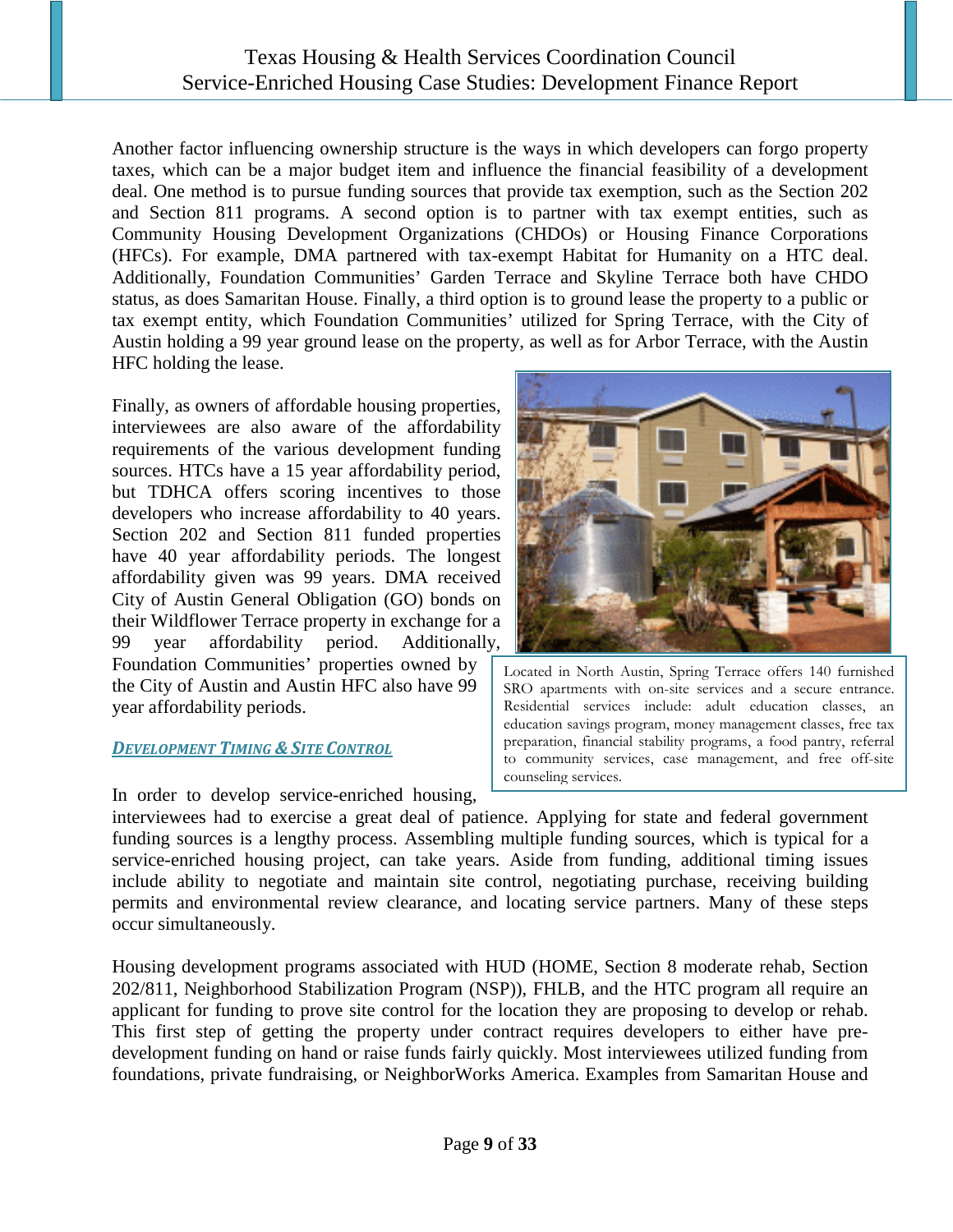Foundation Communities regarding negotiations for this pre-development funding process indicate it can last between two and six months.

Once obtaining site control, interviewees pointed out that from the time that applicants submit initial funding proposals or pre-applications to the time that funding is awarded can take between 8 to 12 months. Given this fact, the Chavez Foundation stated that it is important to have a patient seller. An alternative is that the developer will have to pay above market pricing on the property, according to DMA. Some interviewees cited the time that it takes to move through the application and award process as the biggest obstacle they encountered, due to the expense of maintaining site control without knowing whether or not the development has received funding.

During this 8 to 12 month period, interviewees were simultaneously putting together the additional capital and operating funding. For example, directly after Foundation Communities closed on the sale of their Garden Terrace property in 2001, they managed to submit funding applications to the Federal Home Loan Bank, City of Austin HOME Program, City of Austin CDBG Program, TDHCA HOME Program, and Travis County all at the same time. Additionally, interviewees such as New Hope stated that such elongated timelines mean that they have multiple proposed deals in the pipeline at one time, in different phases of the pre-development and development process. For example, as New Hope was breaking ground on their 4415 Perry property, which received 2010 HTCs, they were simultaneously applying for 2011 HTCs, as well as conducting research on possible property locations for the 2012 HTC cycle.

#### <span id="page-9-0"></span>*PROPERTY LOCATION & COMMUNITY OPPOSITION*

Suitably locating a service-enriched housing development is a very meticulous process. Developers want their properties to be in close proximity to the amenities required by their tenants, but they also have to be mindful of potential obstacles of a given location, particularly whether or not the surrounding community will accept the placement of affordable housing for persons with special needs.

All of the interviewees touched on the importance of location for their properties, but there was a distinct separation between urban developers and rural developers. First and foremost, many urban developers were quick to mention the importance of proximity to public transportation. Easter Seals pointed out that HUD has recently included proximity to transit as part of the scoring structure for awarding Section 811 funding. Additional location-based features, such as inexpensive land, low crime rate, availability of jobs, low foreclosure rates, and nearness of schools, hospitals, churches, pharmacies and grocery stores all factor into where an urban property is sited. In contrast, rural areas of Texas often do not have the capacity for many amenities or those amenities are separated by large distances. Therefore, as the Cesar Chavez Foundation realized, their largest location-based issues involved infrastructure, such as water and sewer lines, paved roads, and access to an electrical grid. Locations lacking infrastructure faced larger barriers to development, because such infrastructure components are difficult to produce and costly to implement. Additionally, not many funding sources are flexible enough to be used for infrastructure purposes.

Beyond a proximity to needed amenities, interviewees also had to tackle the issue of possibly locating in an area with community opposition. Many developers had potential deals fall through due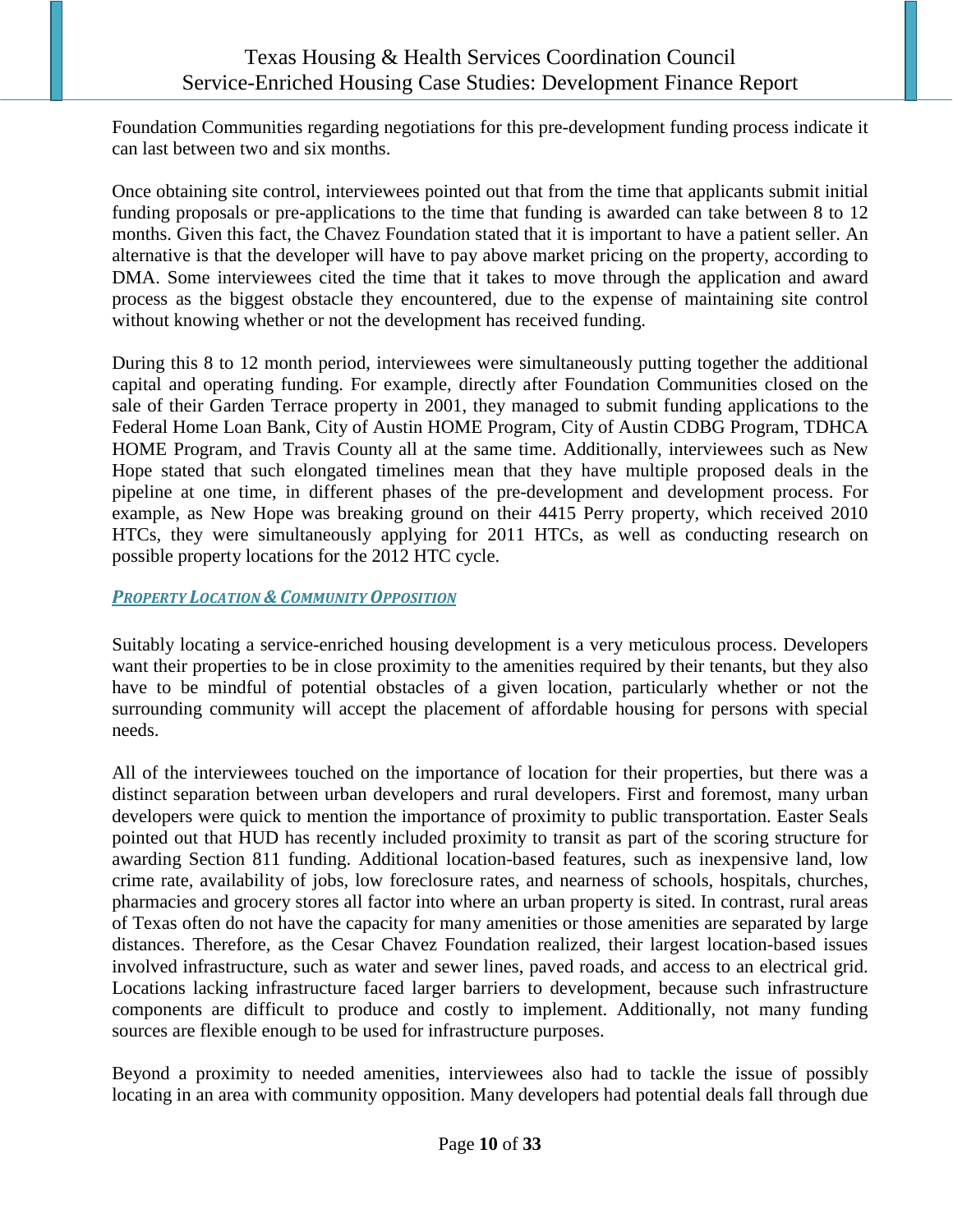to the consequences of a Not In My Back Yard (NIMBY) mentality, with Foundation Communities and Green Doors citing supportive housing for special needs populations as receiving particularly strong opposition. For example, in 2009 Samaritan House located a site in the western portion of Fort Worth and lined up multiple funding sources from HUD and the City to tear down a vacated motel and construct a service-enriched property. However, community organizers opposing the projects took their concerns to several media outlets and soon Samaritan House was forced to abandon the project, withdraw their application for 2010 HTCs, and return their HUD funding. Similarly, in 2008 Green Doors applied for HTCs on a property in the Austin area and also put in a zoning change request to the City. Although they resolved the zoning issue, the surrounding community submitted letters of opposition to TDHCA, which effectively killed the deal.

However, interviewees have found many ways of overcoming community opposition. Both Foundation Communities and New Hope discussed how extensive community outreach efforts early in the process aided in their ability to persuade neighborhoods to support service-enriched housing development. Foundation Communities discussed working with local neighborhood associations to garner City support for zoning changes. New Hope discussed approaching community members as soon as they have site control of the property, long before applying for project funding. For one New Hope development, it took eighteen months to gain neighborhood support, which was ultimately achieved through the creation of an architectural advisory committee comprised of local residents, allowing them input in the development process.

Additionally, it should be noted that interviewees who have developed properties exclusively for seniors, such as DMA, or developed properties in rural locations, such as the Texas Housing Foundation and the Caesar Chavez Foundation, have not encountered community opposition to those properties.

#### <span id="page-10-0"></span>*PARTNERING WITH PRIVATE LENDERS AND TAX CREDIT SYNDICATORS*

Interviewees touched on the complexities of choosing to take on debt from private lending institutions for a service-enriched housing development for low income households. Green Doors

and New Hope state that operating a debt-free property allows for lower operating expenses and assists in maintaining low rents, which allows the developer to serve those at lower income levels. Additionally, New Hope mentioned that if they were required to make monthly payments on a loan every month, they would not have enough funding remaining to pay for expenses associated with maintenance and repair. However, Green Doors and Samaritan House have in fact pursued private loans in order to fill the gap between funding raised and total development costs. Foundation Communities also has received an interim bank loan on Skyline Terrace, which they paid off upon receipt of HOME and HTC funding. On the other hand, the Caesar Chavez



Located in South Central Austin, Skyline Terrace offers furnished efficiency apartments with on-site services and a secure entrance.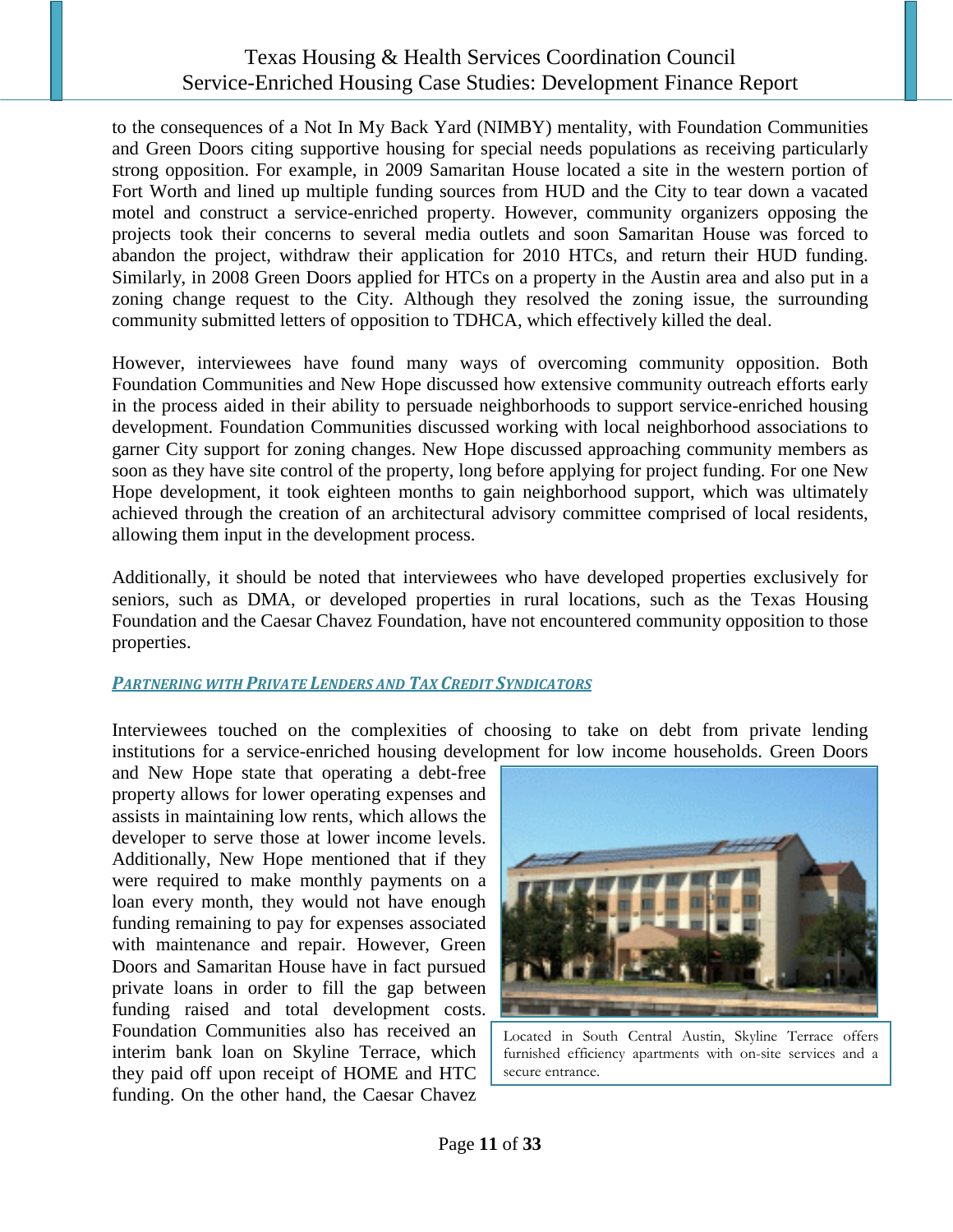Foundation finds it important to take on debt, in order to send a message to financiers and the development community that the organization is willing to maintain an on-going investment in the property.

Another circumstance in which these developers interact with private lenders is through the HTC program. Interviewees pursuing HTC have to prove the viability of their properties, showing lenders that they will receive a return on their investment, and gaining the trust of syndicators and lenders can take time. Both the Texas Housing Foundation and Green Doors cited needing a long track record of success as a housing developer, in order to make syndicators and investors comfortable with housing individuals with special needs and comfortable with the provision of supportive services. Texas Housing Foundation stated that this is particularly true for rural areas. Investors tend to pursue large properties (over 50 units) in urban areas, seeing those as safer investments, so developers must work harder to prove the viability of smaller developments in small communities. This was less of a concern for the Caesar Chavez Foundation, which is a national organization with a large endowment, but they also conceded that investors are less comfortable with smaller developments, due to tighter underwriting standards.

However, Foundation Communities stated that syndicators tend to view the financial soundness of the developer as a guarantee that the developer has the means to keep the property afloat, which helps to build their trust. Green Doors also mentioned that developers can gain an investor's trust by proving that they have already lined up rental subsidies and service providers for lower income tenants. Interviewees also stated that once a housing provider establishes a relationship with a syndicator and that syndicator understands the type of housing being developed, they have proven helpful in lining up investors.

#### <span id="page-11-0"></span>*PARTNERING WITH SERVICE PROVIDERS*

The majority of housing providers interviewed stated that the services provided to their residents, whether on-site or off-site, were in a large part provided by outside service entities. Given that many housing funding sources do not allow service provision as part of the operating budget, it is difficult to maintain services without partnerships. These partnerships vary depending on the particular needs of the tenants, and generally each housing provider partners with multiple service providers. For example, given that Samaritan House works with persons living with HIV/AIDS and persons with mental illness and/or chemical dependency, they partner with the HIV Planning Council, AIDS Outreach Center, Tarrant County Homeless Coalition, Homeward Bound, and Mental Health Mental Retardation Tarrant County (MHMRTC).

Facilitating partnerships with service providers was cited by multiple interviewees as a challenging and gradual process, which many times does not come together until the very end of the development timeline, after construction is underway or even completed. Particularly when entering into a Memorandum of Understanding (MOU) with service partners, New Hope cited the importance of cultivating personal relationships with service partners, given the need for the relationship to endure throughout the life of the property, as well as an interest in meeting specific standards of care. New Hope noted that partnership cultivation can be a time consuming process, as many discussions must be had surrounding staffing, on-site space and other logistics.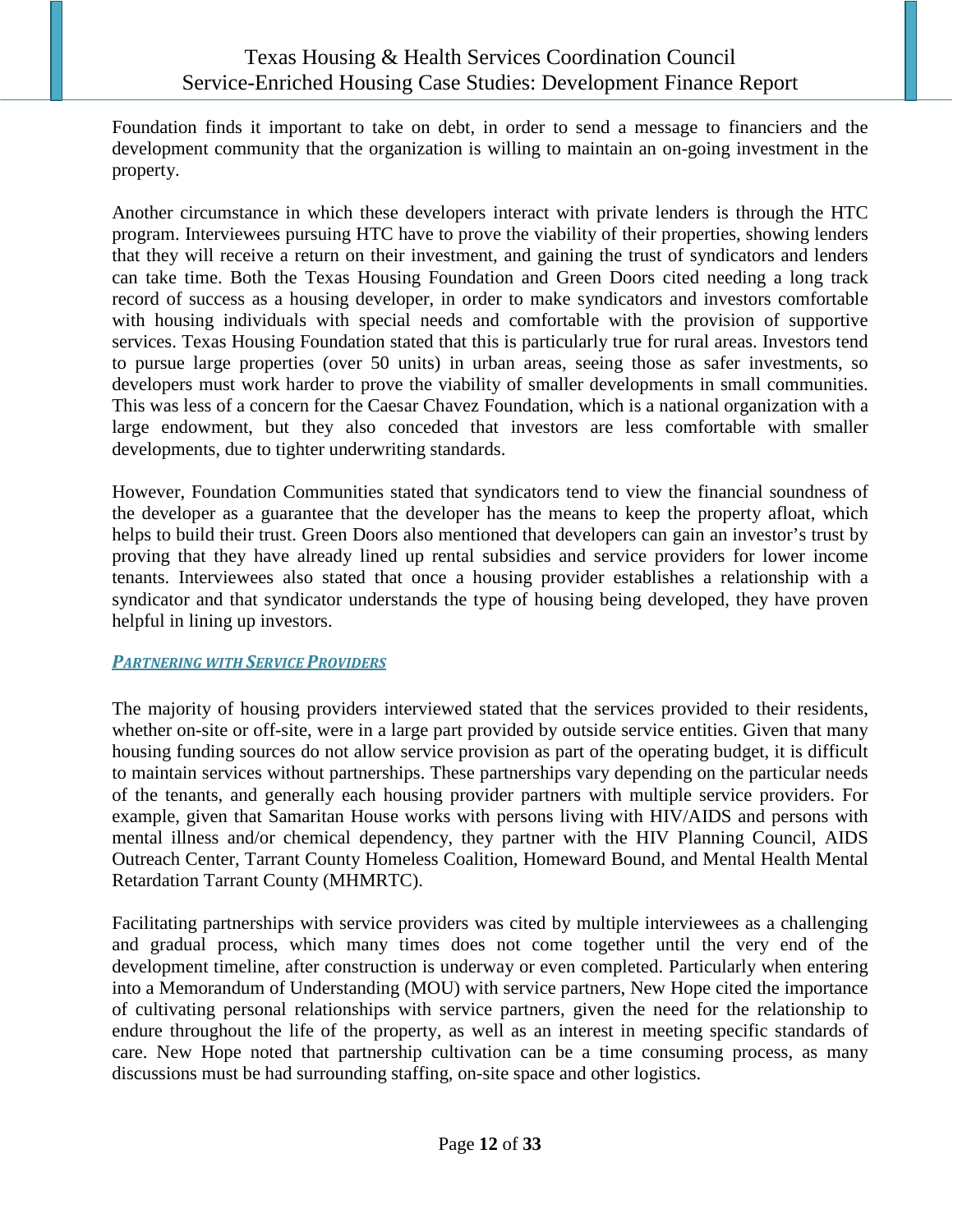Certain funding providers, such as HUD, SAMHSA, and FHLB require housing developers to provide letters of support from partner service organizations, and HUD now requires an even more formal proof of partnership, such as MOUs. For example, Easter Seals enters into MOUs with Austin/Travis County Integral Care (ATCIC) and Austin Resource Center for Independent Living (ARCIL) for their Section 811 grant applications. Other funding sources, such as the US Department of Veterans Affairs, will not enter into MOUs for service programs, such as the HUD-VASH Program. Easter Seals finds it more difficult to prove service provision to HUD when service utilization by tenants is completely voluntary. Green Doors also cited the difficulty in proving service partnerships when applying for housing funding, as service partners are also applying for service funding and unsure if they will be awarded. New Hope echoed this sentiment, stating that many times the funding schedules for housing and services do not overlap, so scenarios arise where a service grant is submitted that reserves a certain number of housing units, but construction is complete before the grant is awarded, thus costing the developer money to hold open these reserved units.

Many interviewees discussed the features of providing on-site services versus off-site referrals. For rural locations, service providers are too far away for tenants to travel to and most service organizations cannot afford to open locations in rural areas. Therefore, rural developers such as the Texas Housing Foundation and the Caesar Chavez Foundation both provide service entities with onsite office space. Texas Housing Foundation has actually used income from developing HTCs properties to create Community Resource Centers (CRCs) in Burnet, Llano, and Williamson County, signing MOUs with service organizations to provide free office space in exchange for the provision of services to tenants of their developments as well as the public at large. Urban developers have also provided on-site space to service entities and New Hope stated that the ideal is to secure one's service partnership in advance of development, so to build office space into the design of the property.

Another consideration when securing service partners is the tenants which one intends to serve. DMA mentioned that for senior developments, local senior centers and adult day care centers are great partners, as most home health or personal attendant services provided to this population are covered by the Older Americans Act and provided through entities such as the state's Area Agencies on Aging. Other interviewees, like Foundation Communities and Green Doors mentioned securing funding sources that provide funding for both rental assistance and services, such as HUD's Supportive Housing Program and HUD-Veterans Affairs Supportive Housing (VASH) Program, in order to meet the needs of very low and extremely low income households. Several interviewees, such as New Hope and Green Doors, mentioned that many times those tenants who require supportive services arrive at the development with an already established connection to an outside service provider.

Alternatively, some service organizations get more intricately involved with housing developers, renting a number of units for their clients and conducting daily or weekly case management. For example, Green Doors has master lease agreements with Front Steps, ATCIC, and the Texas Department of Criminal Justice for units within their properties. New Hope also master leases units in their 1414 Congress development to a social service agency. Additionally, some service entities decide to venture into housing development themselves, while partnering with another organization for property management. DMA provided development consulting to both Family Eldercare and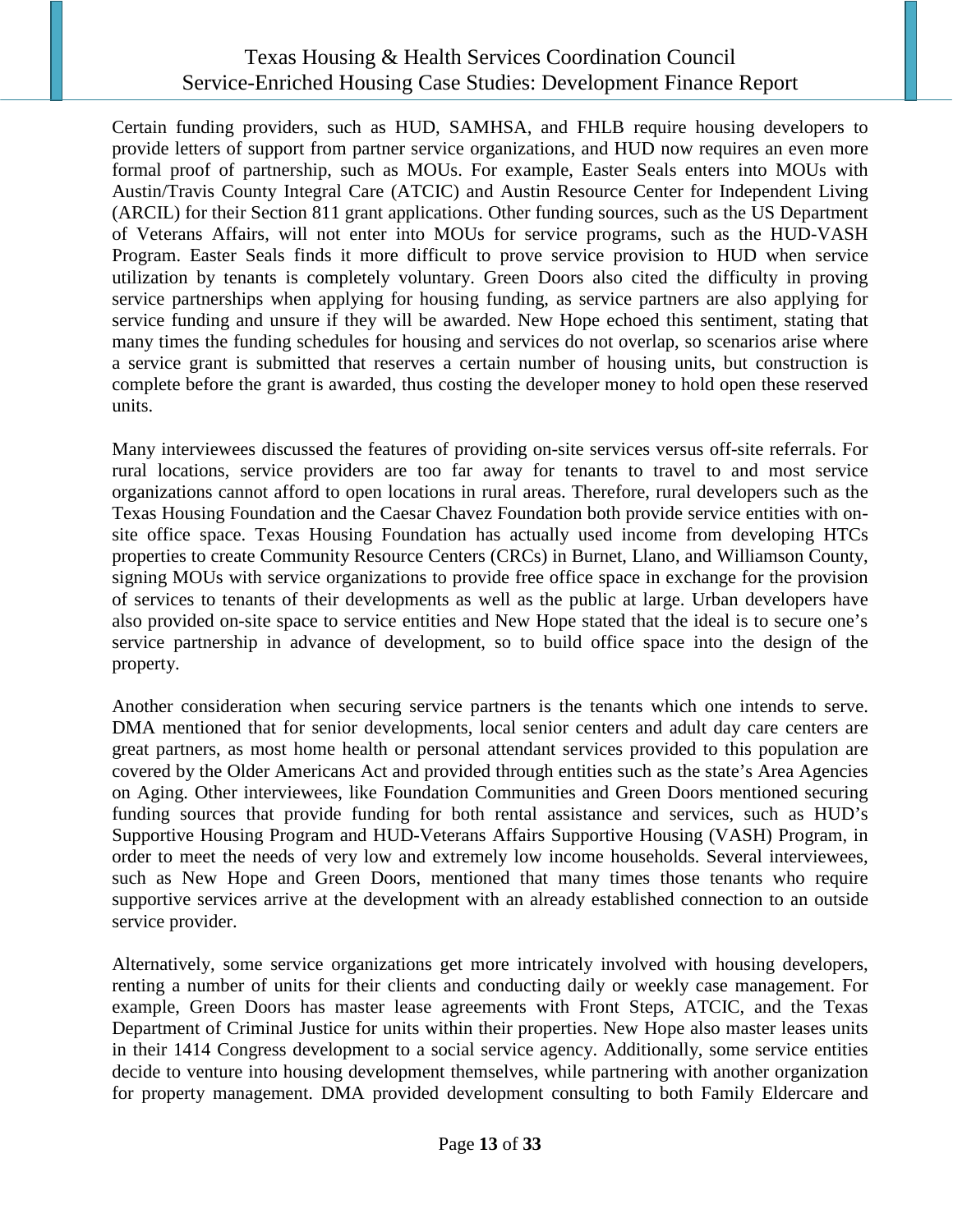ATCIC, which utilized Section 202 and Section 811 funding, respectively, to develop affordable housing properties.



Finally, interviewees discussed the staffing required to provide services to their tenants. Some interviewees mentioned only hiring community/property managers to provide resident services, while others, such as New Hope, Samaritan House, and Foundation Communities, provide case management staff and/or information and referral staff. All three mentioned that the operating funding for such staff does not come from their HTC program funding, as it is not an allowable use.

New Hope went through an intense renovation of 1414 Congress to preserve this historic landmark in the heart of downtown Houston and its 57 SRO units. Reopened in September 2010, 1414 Congress houses the chronically homeless and those in need of respite care.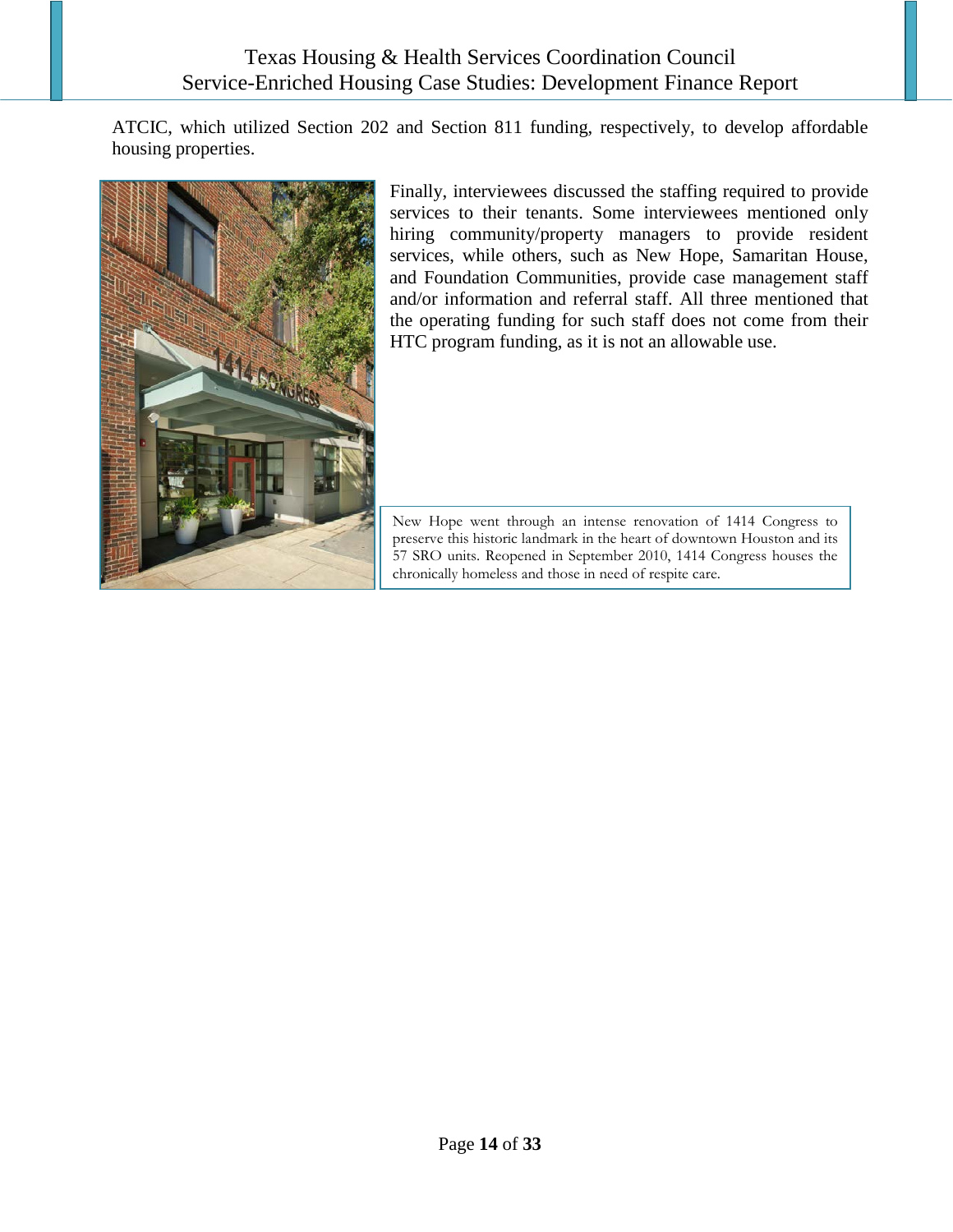# FUNDING SOURCES AND USES TABLE

<span id="page-14-0"></span>

| <b>Funding Source</b>                                                                        | <b>Development Assistance</b><br>(Acquisition,<br>Construction,<br><b>Rehabilitation</b> ) | Rental<br><b>Assistance</b> | <b>Services</b>           |
|----------------------------------------------------------------------------------------------|--------------------------------------------------------------------------------------------|-----------------------------|---------------------------|
| HUD: Community Development Block<br>Grants (CDBG)                                            | X                                                                                          |                             | X                         |
| HUD: HOME Investment Partnership<br>Program (HOME)                                           | X                                                                                          | X                           |                           |
| HUD: Neighborhood Stabilization<br>Program (NSP)                                             | $\boldsymbol{X}$                                                                           |                             |                           |
| HUD: Section 811                                                                             | $\mathbf X$                                                                                | X                           |                           |
| HUD: Section 202                                                                             | $\overline{X}$                                                                             | $\overline{\text{X}}$       |                           |
| HUD: Section 8 Housing Choice<br>Vouchers                                                    |                                                                                            | X                           |                           |
| HUD: Section 8 Moderate Rehabilitation<br><b>SRO</b> Program                                 | X                                                                                          | X                           |                           |
| HUD: Housing Opportunities for Persons<br>with AIDS (HOPWA)                                  | $\mathbf X$                                                                                | X                           | X                         |
| HUD Competitive HOPWA: Special<br>Programs of National Significance<br>(SPNS)                | X                                                                                          | X                           | X                         |
| IRS: Low Income Housing Tax Credits<br>(HTC)                                                 | X                                                                                          |                             |                           |
| Federal Home Loan Bank: Affordable<br>Housing Program (AHP)                                  | $\mathbf X$                                                                                |                             |                           |
| <b>HUD Veterans Affairs Supportive</b><br>Housing (VASH) Vouchers                            |                                                                                            | X                           |                           |
| McKinney/Vento Homeless Assistance<br>Continuum of Care: Supportive Housing<br>Program (SHP) | $\boldsymbol{X}$                                                                           | X                           | X                         |
| HRSA Ryan White Program                                                                      |                                                                                            | X                           | X                         |
| <b>USDA Rural Housing Programs: Section</b><br>515 Program                                   | X                                                                                          |                             |                           |
| TDHCA: Housing Trust Fund (HTF)                                                              | X                                                                                          | X                           | X                         |
| <b>TSAHC: Texas Foundations Fund</b>                                                         | X                                                                                          |                             | X                         |
| Local charities, foundations                                                                 | X                                                                                          | X                           | $\boldsymbol{\mathrm{X}}$ |
| Medicaid 1915(c) Waivers                                                                     |                                                                                            |                             | $\overline{\text{X}}$     |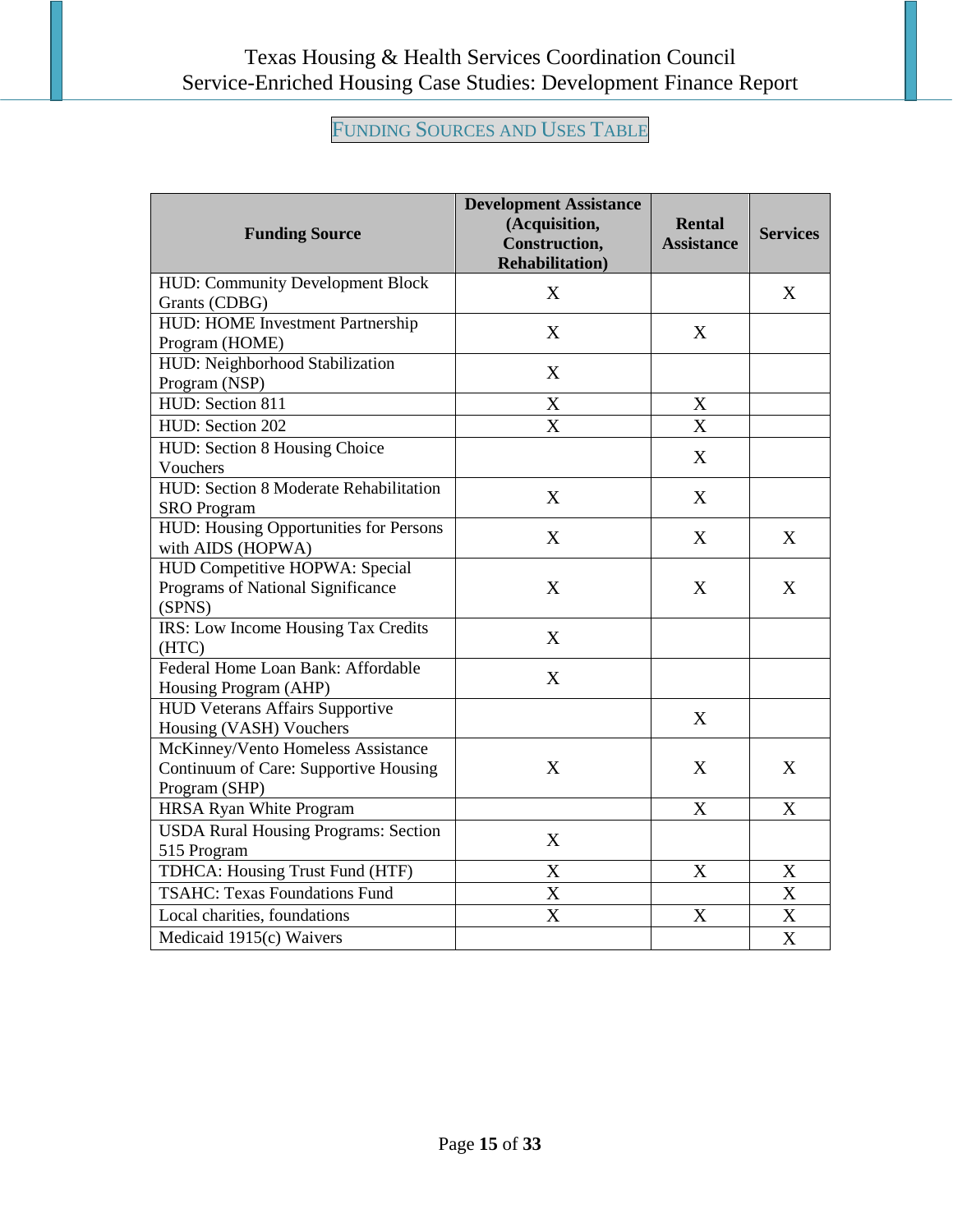DEVELOPMENT FUNDING – PRIMARY FINANCING SOURCE

<span id="page-15-0"></span>Primary funding sources are capital financing utilized in the construction of a housing development. Primary funding sources are crucial to the development of service-enriched housing, as these sources tend to be the basis around which a deal is structured. Without these sources, developments would not move forward. Each funding source mentioned below was cited by at least one interviewee as the critical capital financing. However, each source is different, with its own funding, eligibility and compliance requirements. The potential advantages and disadvantages of such requirements are also detailed within this section.

#### <span id="page-15-1"></span>*HUD: NEIGHBORHOOD STABILIZATION PROGRAM (NSP)*

Neighborhood Stabilization Program (NSP) funds may be used to purchase, demolish, redevelop, rehabilitate, or land bank foreclosed, blighted, or vacant properties in order to stabilize communities. Foundation Communities recently utilized NSP funds awarded to TDHCA to acquire a vacant extended stay hotel in Austin, which meets both NSP property requirements, and Foundation Communities want to utilize efficiency units for the production of supportive housing. As mentioned earlier, Austin HFC purchased the land and operates as the owner and landlord. FC Austin One Housing Corporation, the nonprofit affiliate of Foundation Communities, holds a 99 year ground lease on the property and began reconstruction efforts utilizing a \$7.26 million deferred forgivable NSP loan from TDHCA. An additional \$3.45 million were needed to complete the rehabilitation project. Foundation Communities serves as the property manager and service provider for what is now known as Arbor Terrace. Foundation Communities was able to secure the NSP funding in the form of a deferred forgivable loan, to serve individuals at 0 to 30% AMI, with a waiver from the TDHCA Governing Board.

Similarly, the Chavez Foundation worked with the City of Houston's NSP program to acquire and redevelop the Zollie Scales apartments, a foreclosed property in Houston. The Chavez Foundation utilized \$8.8 million in NSP funds for reconstruction along with \$1.3 million in conventional financing. With a deferred developer's fee, the total project cost is \$10.5 million and provides 158 units for families and elderly persons. The NSP loan is structured so that when the debt coverage ratio is above 1.2, the program income will be returned to the City of Houston. The Chavez Foundation stated that flexible lending terms and the large upfront capital made NSP funds an ideal primary funding source and encouraged the organization to develop within the City of Houston.

NSP funding has similar regulations to the Community Development Block Grant (CDBG) program, but with additional restrictions and affordability period requirements similar to the HOME program. One advantage is that NSP can be used to fund increased property amenities, such as washers/dryers in units. Another advantage with NSP funding, given that properties certify income upon occupancy and re-occupancy, is that even if a household's income increases, the family is allowed to remain in the unit and pay the same amount of rent. One key consideration and possible drawback when using NSP funds is property selection and location requirements. Funds can only be used in an eligible census tract, as defined by HUD, and eligibility criteria differ between NSP funding rounds. Nonprofit developers must locate foreclosed, blighted, or vacant properties for redevelopment. If using NSP funds to acquire foreclosed or abandoned properties, and buying from the entity that foreclosed, lenders must certify that they have followed tenant protections.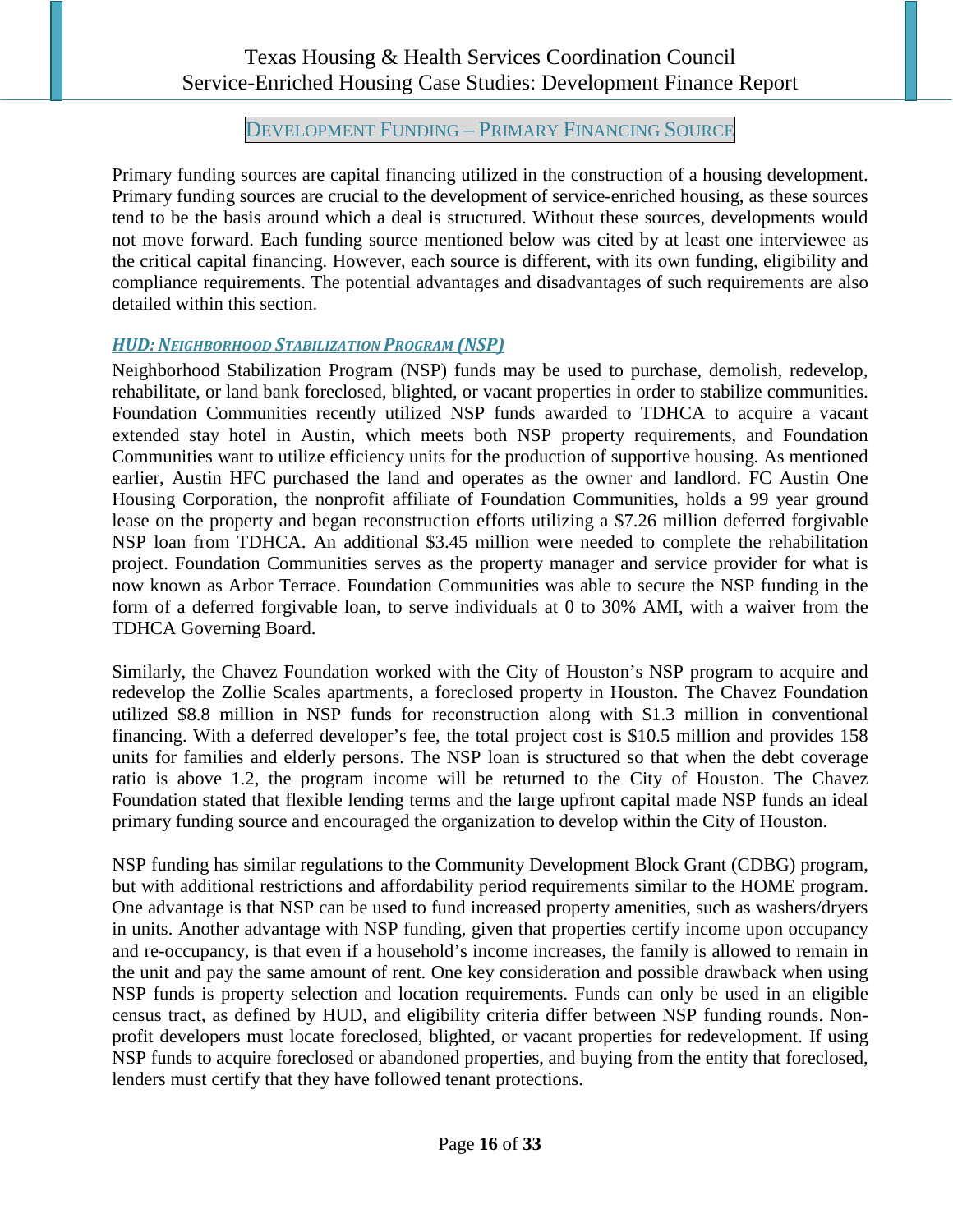#### <span id="page-16-0"></span>*HUD: SECTION 811 SUPPORTIVE HOUSING FOR PERSONS WITH DISABILITIES*

HUD Section 811 program funds can be used for the development (construction, rehabilitation, or acquisition of housing) and operation of supportive housing for very low income persons with physical disabilities, developmental disabilities, chronic mental illness or any combination of the three.

DMA worked as a consultant with non-profit organizations on Section 811 deals. Easter Seals routinely uses Section 811 funds for non-traditional deals, such as the purchase of units within condominium developments. When an Section 811 Notice of Funding Availability (NOFA) is released, Easter Seals begins researching new condominium developments and meets with developers to see if they are willing to modify plans to create accessible units. Unit design, location, and accessibility considerations are kept in mind when assembling deals. After applying for funds, Easter Seals enters a purchase option for the units, which serves as proof of site control. The deal is written contingent upon receipt of Section 811 funding. The developers must be willing to hold units until funds are granted, which can be a lengthy process. The purchase of multiple units entices developers to hold them, as they can show this commitment to their investors.

Section 811 funds also have restrictions on what funds can be used for; both DMA and Easter Seals reported seeking additional outside funding to cover amenities such as balconies and in unit laundry facilities. Additionally, as each Section 811 property requires the creation of its own non-profit entity, Easter Seals cited this as a cumbersome process to undertake for each deal.

The Section 811 program encourages independent living for persons with disabilities. Program requirements are flexible in that services are not required to be provided by the developer, but rather established through partnerships with services providers. Easter Seals meets this requirement in several ways; the population served is eligible for local services, Easter Seals has MOUs with local providers and formal agreements with the local center for independent living. The flexibility of Section 811 requirements allows Easter Seals to make sure services are available, though some residents may not pursue them. An additional advantage of the Section 811 program is that funding is also provided for on-going project rental assistance, which is discussed further in a later section. Finally, similar to NSP, Section 811 funding is advantageous in that residents are able to stay in units if their income increases.

#### <span id="page-16-1"></span>*HUD: SECTION 202 SUPPORTIVE HOUSING FOR THE ELDERLY PROGRAM*

HUD Section 202 provides funding to nonprofits for the development and operation of supportive housing for very low income persons age 62 years and older. Project rental assistance contract funds are also available to provide supportive services. DMA cited work as a consultant with non-profit organizations on Section 202 deals as well as a developer of Section 202 properties. The Chavez Foundation has also used Section 202 funds to construct senior housing. Similar to the Section 811 program, Section 202 provides additional funding for rent subsidies. Another similarity with Section 811 is that Section 202 is grant funding; therefore no repayment or debt service is required and no general partner is needed.

Drawbacks to using 202 funding include restrictions on eligible uses, as the funds cannot be used for property infrastructure and certain amenities are disallowed (e.g. dishwashers). These are important restrictions, as the Chavez Foundation reported having to walk away from deals because of the lack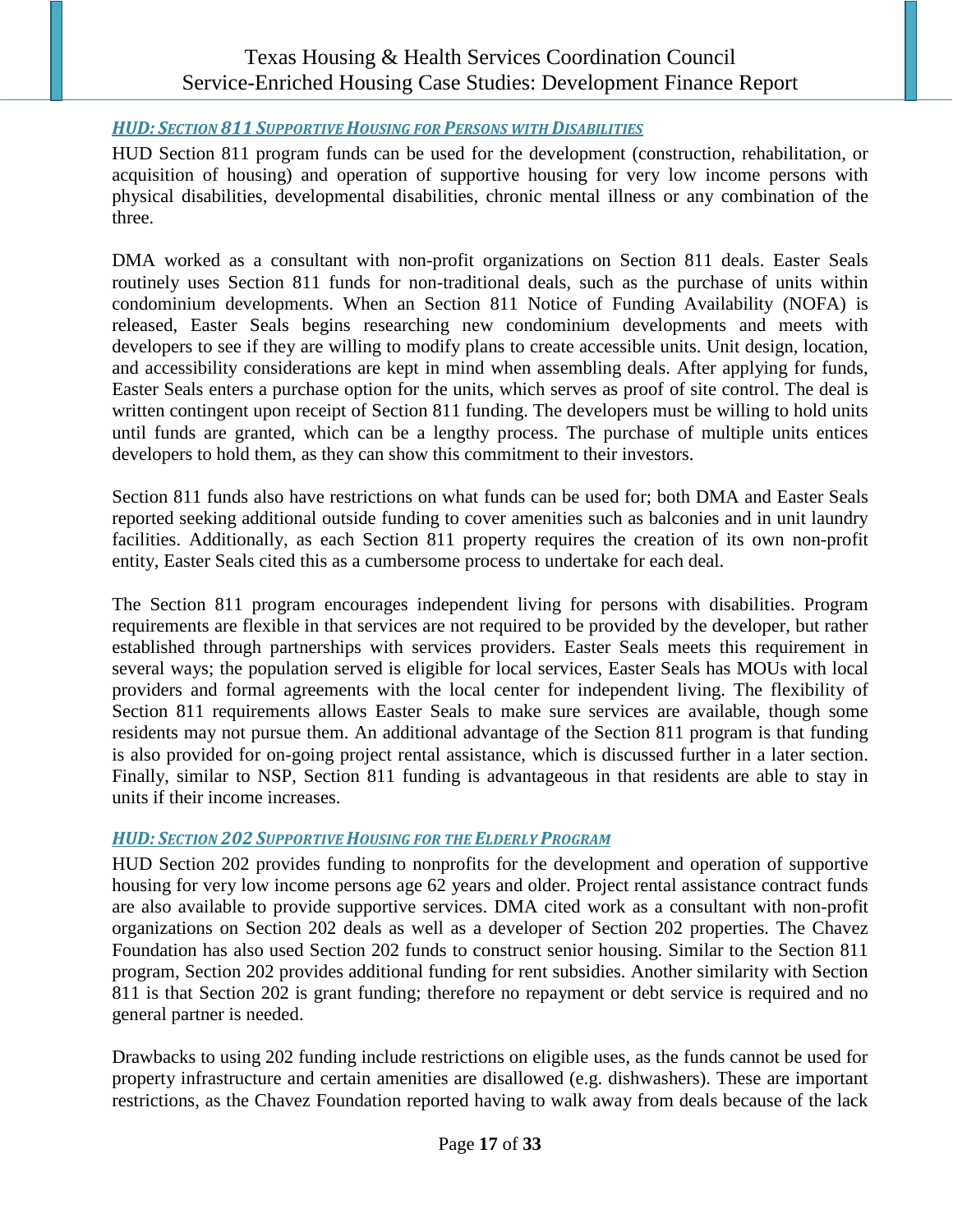of infrastructure (roads, sewers, water, and electricity). DMA also noted that HUD can be slow in processing Section 202 projects, which creates a hardship on developers to maintain site control.

DMA operated as a consultant on Lyons Gardens, a 52 unit development in Austin serving households below 30% AMI. The Section 202 program provided \$3 million towards the total development cost of \$5.6 million. The remaining funds were raised through City of Austin HOME funding, Federal Home Loan Bank (FHLB), fundraising, and foundations.

#### <span id="page-17-0"></span>*HUD: SECTION 8 MODERATE REHABILITATION SINGLE ROOM OCCUPANCY (SRO) PROGRAM*

HUD Section 8 moderate rehabilitation funds can be used by PHAs and private non-profits for rehabilitation, operating costs, and rental assistance payments to serve very low-income, single, homeless individuals. Tenants pay no more than 30% of their income towards rent. Samaritan House utilized Section 8 moderate rehab funds for rehabilitation of a donated nursing home facility. The rehabilitation was completed with additional funds from a capital campaign to create a 60 unit SRO development serving persons with HIV/AIDS. The Section 8 moderate rehab program also provides a rental subsidy for 52 of the 60 units.

The Section 8 moderate rehabilitation program is advantageous for organizations such as Samaritan House because it targets SRO buildings and provides rental assistance for 10 years. This type of subsidy helps make projects sustainable and allows the organizations to serve residents of higher need.

#### <span id="page-17-1"></span>*INTERNAL REVENUE SERVICE: LOW INCOME HOUSING TAX CREDITS*

The Housing Tax Credit (HTC) Program receives authority from the U.S. Treasury Department to provide an indirect federal subsidy in the form of tax credits to non-profit organizations and forprofit developers to finance the development of affordable rental housing for low-income households. Nationwide, HTCs are one of the largest funding mechanisms for the construction of affordable rental housing.

HTCs provide an upfront tax credit which is sold to investors, providing a project subsidy to reduce or eliminate debt service on the property and therefore reduce rents. In Texas, HTCs are extremely competitive and sought by non-profit and for-profit developers alike. Developers must be able to sell their HTCs and line up investors. The non-profit organizations interviewed relied on their strong reputations and history of success to assure investors. This can be a challenge for newer organizations. HTCs also require a limited partnership ownership structure, with a general partner (developer) and a limited partner (investors). The general partner and limited partner have differing long-term goals. The limited partner wants to safeguard their investment and seeks the maximum tax off-set, whereas the general partner will be interested in the property's long-term operations. Working with a limited partner was identified as a constraint to utilizing funds from HTCs.

Foundation Communities and New Hope Housing use HTCs in their development model to construct debt-free single-room occupancy buildings. New Hope Housing uses the HTC program as their primary financing mechanism and stated that credits are essential to the construction of their properties. HTCs are typically combined with other state or local government funding, including HOME funds and general revenue sources.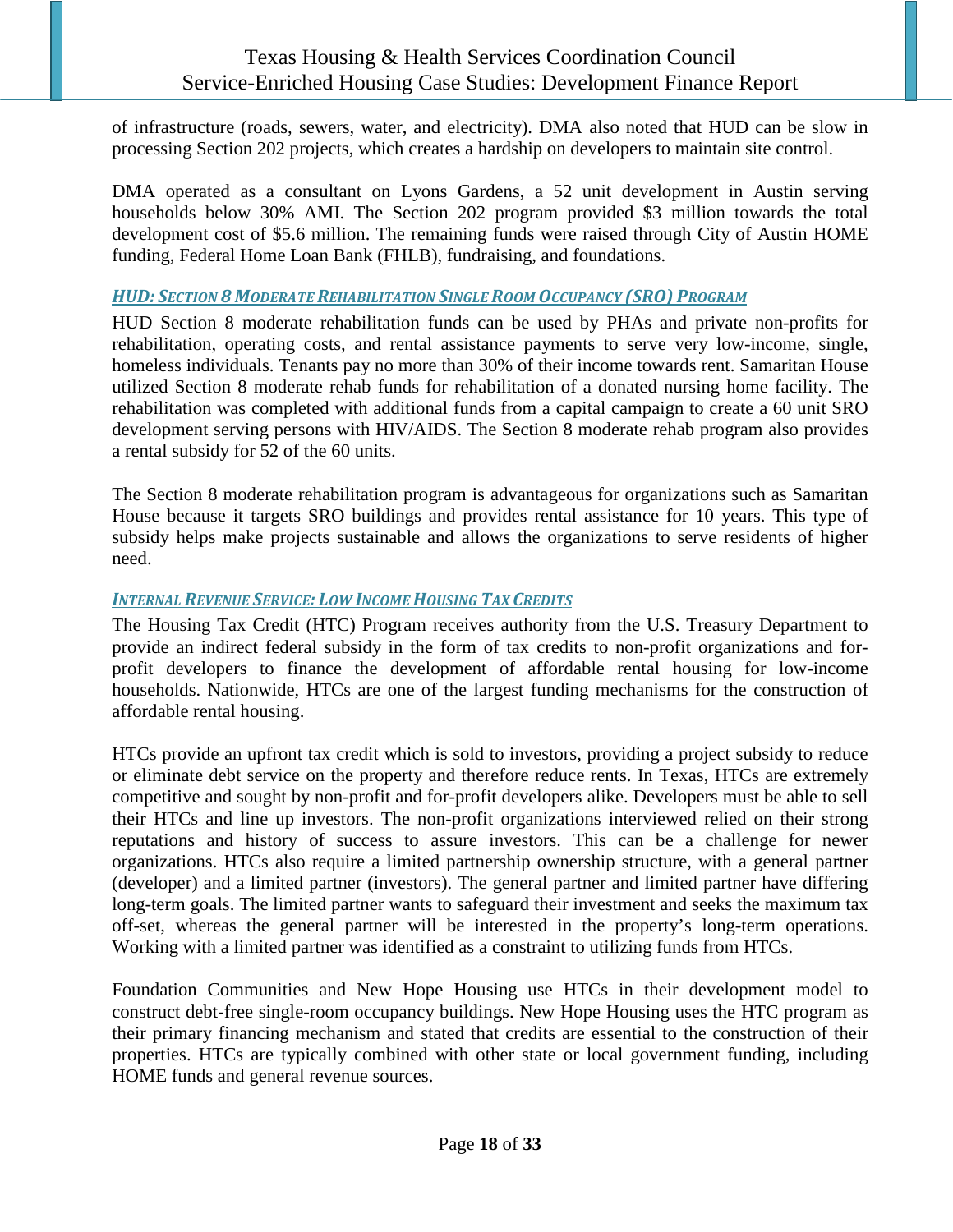Between the competition and upfront costs associated with applying for housing tax credits, Easter Seals cited the program as too expensive and risky for their small organization as costs to apply for HTCs can be in the tens of thousands of dollars. While the expense of applying for HTCs can be justified when undertaking higher cost projects, Foundation Communities noted that they could not justify using HTCs for their smaller rehabilitation projects (Garden Terrace and Spring Terrace). HTC compliance for Foundation Communities adds \$30,000-50,000 per year in operating expenses. Therefore, HTCs are useful in projects where the need for subsidy is greater, such as new construction. The HTC model allows New Hope to build new construction properties, designed specifically to meet the needs of their residents. When pursuing funding sources the Chavez Foundation also prefers HTCs for their flexibility usage in providing increased amenities and infrastructure.

#### <span id="page-18-0"></span>*USDEPARTMENT OF AGRICULTURE: RURAL HOUSING PROGRAMS - SECTION 515 PROGRAM*

The Section 515 Guaranteed Rental Housing Program provides loans with interest rates as low as one percent to developers of affordable rural rental housing. The program serves very low-, low-, and moderate-income families, the elderly, and persons with disabilities. Funds can be used to buy and improve land and to provide necessary facilities.

Hamilton Valley Management works primarily in rural Texas utilizing the Section 515 program. The program was noted as a primary contributor to affordable housing in rural Texas. One limitation to the Section 515 funding is that the USDA budget model has little to no room for services. The Chavez Foundation has also utilized Section 515 Program funding to create housing in rural Texas. Resident services are then provided by their sister agency, LUPE (La Union del Pueblo Entero). While limited in funding amount and eligible uses the Section 515 program serves as a valuable lending tool for the construction of affordable housing in rural communities.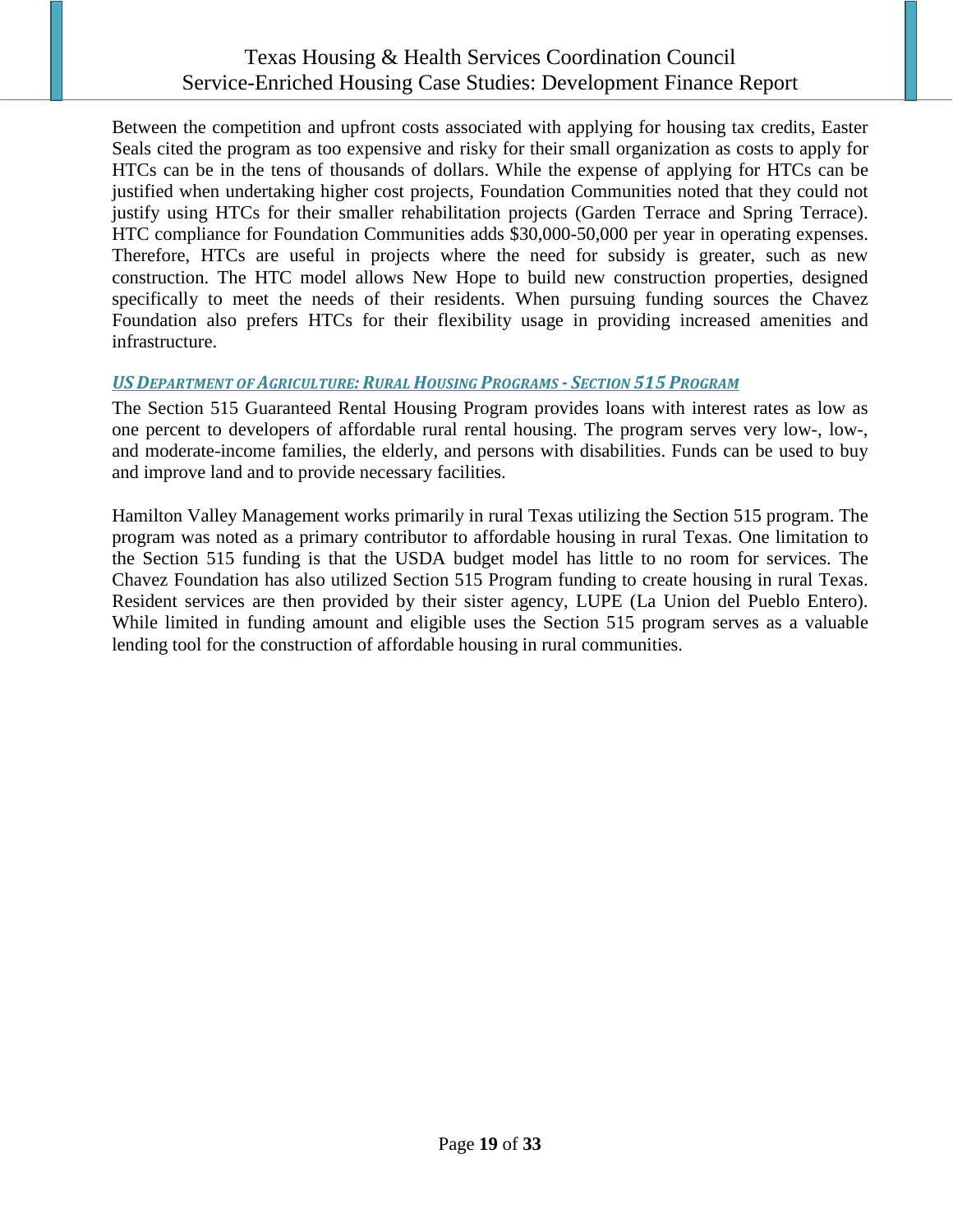DEVELOPMENT FUNDING – SECONDARY OR GAP FINANCING

<span id="page-19-0"></span>Secondary funding sources are generally more flexible in their uses and regulations. After securing primary funding for a deal, developers then begin to assemble secondary funding sources. Some secondary funding may be small in amount and truly 'gap financing.' Others are more significant in amount but classified as secondary because the funds are more flexible in allowable uses and sometimes can take secondary lien position to the primary funding source.

#### <span id="page-19-1"></span>*LOCAL SOURCES*

Local funding sources are frequently layered with other primary funding sources to complete a deal. These sources include Housing Finance Corporations (HFC), Community Development Block Grants (CDBG), HOME Investment Partnerships Program (HOME), Tax Increment Financing (TIF) Districts, and General Obligation (GO) bonds. With HOME, metropolitan areas known as participatory jurisdictions receive funding directly from HUD and local governments have great flexibility in designing their local HOME programs. Funds may be awarded to Community Housing Development Organizations (CHDOs) for construction of single and multifamily housing, home repair, rental or home purchase purposes. Targeted beneficiaries are low, very low, and extremely low-income households. The CDBG program funds are awarded to entitlement cities and counties to ensure decent affordable housing. Funding must benefit low and moderate-income households and activities may include the acquisition of real property, construction of public facilities and improvements, provision of public services, economic development activities, homeownership assistance and structural rehabilitation.

Local funding sources can be more flexible and better suited for layering into complex housing deals. Easter Seals has historically utilized City of Austin GO bonds, CDBG funds, and HOME funds to provide additional amenities in their Section 811 project units, amenities that could not have been paid for with Section 811 funding. Similarly, Foundation Communities has layered a combination of local HOME and CDBG funding into their Skyline Terrace and Arbor Terrace properties. Another advantage of local funding is that they all tend to have the same rules and reporting requirements, which are much less restrictive than federal sources. Thus interviewees cite them as an easy source to obtain when completing a deal and Easter Seals found them to be less onerous to apply for and comply with.

Housing Finance Corporations (HFCs) can also provide acquisition funds. Foundation Communities worked with the Austin HFC to acquire their Arbor Terrace property. As stated earlier, the HFC owns the land, with a 99 year ground lease for the FC non-profit affiliate, eliminating the property's tax burden. Foundation Communities also utilized \$2 million of local city funds in the deal. This financial structure was possible because the city agreed to subordinate their loans to the larger TDHCA NSP forgivable loan.

The Chavez Foundation found favorable loan terms with local NSP funds. By working with the City of Houston the Foundation was able to address the city's concerns regarding a foreclosed property and get loan terms to begin payment once the property's debt-coverage-ratio exceeds 1.2. Samaritan House found non-traditional assistance through the affordable housing set-aside established by their local Tax Increment Financing (TIF) district, administered through the City of Fort Worth. The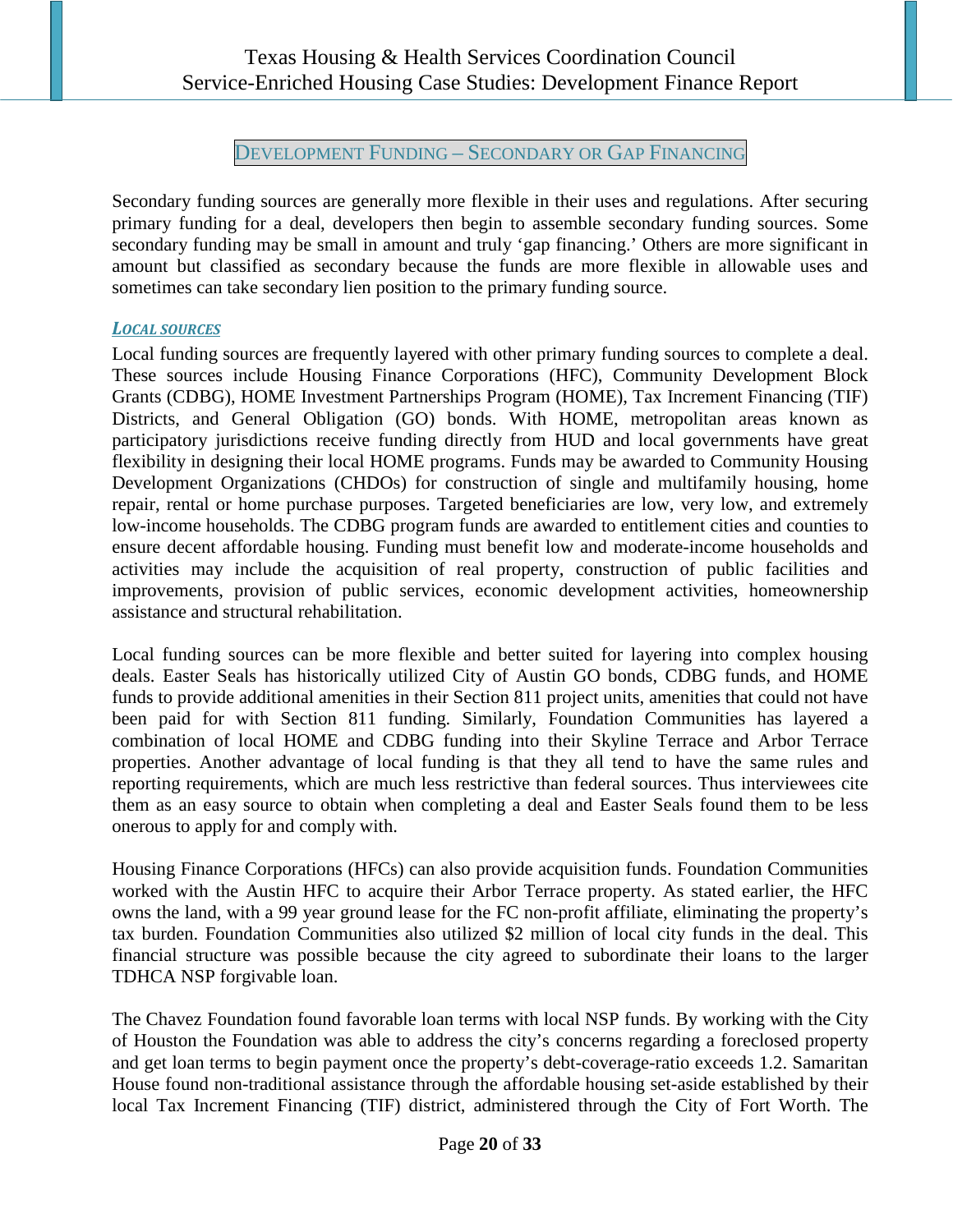organization utilized funds available for infrastructure improvements which would have otherwise been paid for in development costs. It should be noted that TIF funds are designated for infrastructure improvements and cannot be used for building development.

Finally, general revenue provided by local governments is frequently more flexible than other funding sources. Green Doors and Foundation Communities have both utilized City of Austin general revenue and GO Bonds for the Pecan Springs, Skyline Terrace, and Arbor Terrace developments respectively. Similarly, New Hope routinely layers local City of Houston funds into their development deals.

#### <span id="page-20-0"></span>*FEDERAL HOME LOAN BANK (FHLB): AFFORDABLE HOUSING PROGRAM (AHP)*

The Federal Home Loan Bank (FHLB) provides direct grants and subsidized loans to assist FHLB members to partner with local housing organizations to fund affordable housing. Grants are often used to fill a gap in available financing, funds may also be used to construct or rehabilitate rental housing, provide homebuyer down payment or closing cost assistance, and cover the cost of homebuyer pre- or post-purchase counseling.

Chavez Foundation, Foundation Communities, Green Doors, and the Texas Housing Foundation all routinely utilized FHLB grants to complete deals. The funds are useful as gap financing because they are grants and flexible enough to cover amenities or infrastructure. However, DMA noted two drawbacks of FHLB funding for their purposes. The first is a high level of competition for AHP funds and the second is FHLB's priority to award non-profit developers or developers serving homeless individuals.

#### <span id="page-20-1"></span>*HUDHOMELESS ASSISTANCE CONTINUUM OF CARE: SHP (SUPPORTIVE HOUSING PROGRAM)*

SHP funds can be used for the development or operation of transitional housing, permanent supportive housing, safe havens, and services to reduce the incidence of homelessness. Samaritan

House utilizes \$200,000 annually for supportive services only to the Villages at Samaritan House.

Additionally, there are Supportive Housing Program bonus grants available from HUD. Samaritan House was awarded a bonus SHP grant of \$250,000 and is working to acquire property for a permanent supportive housing development. These funds will be used for housing and supports to chronically homeless pregnant women in Fort Worth. SHP funds help organizations provide vital services and encourages independent living.

#### <span id="page-20-2"></span>**HUD: HOME INVESTMENT PARTNERSHIP** *PROGRAM (HOME)*

The HOME Investment Partnerships



The Villages at Samaritan House is located in Fort Worth's medical district on the Near Southside. Open since 2006, more than 85% of tenants are either infected or affected by HIV/AIDS. Support services include social & medical case management, food service, substance abuse and mental health counseling, transportation and programs to facilitate literacy and re-employment.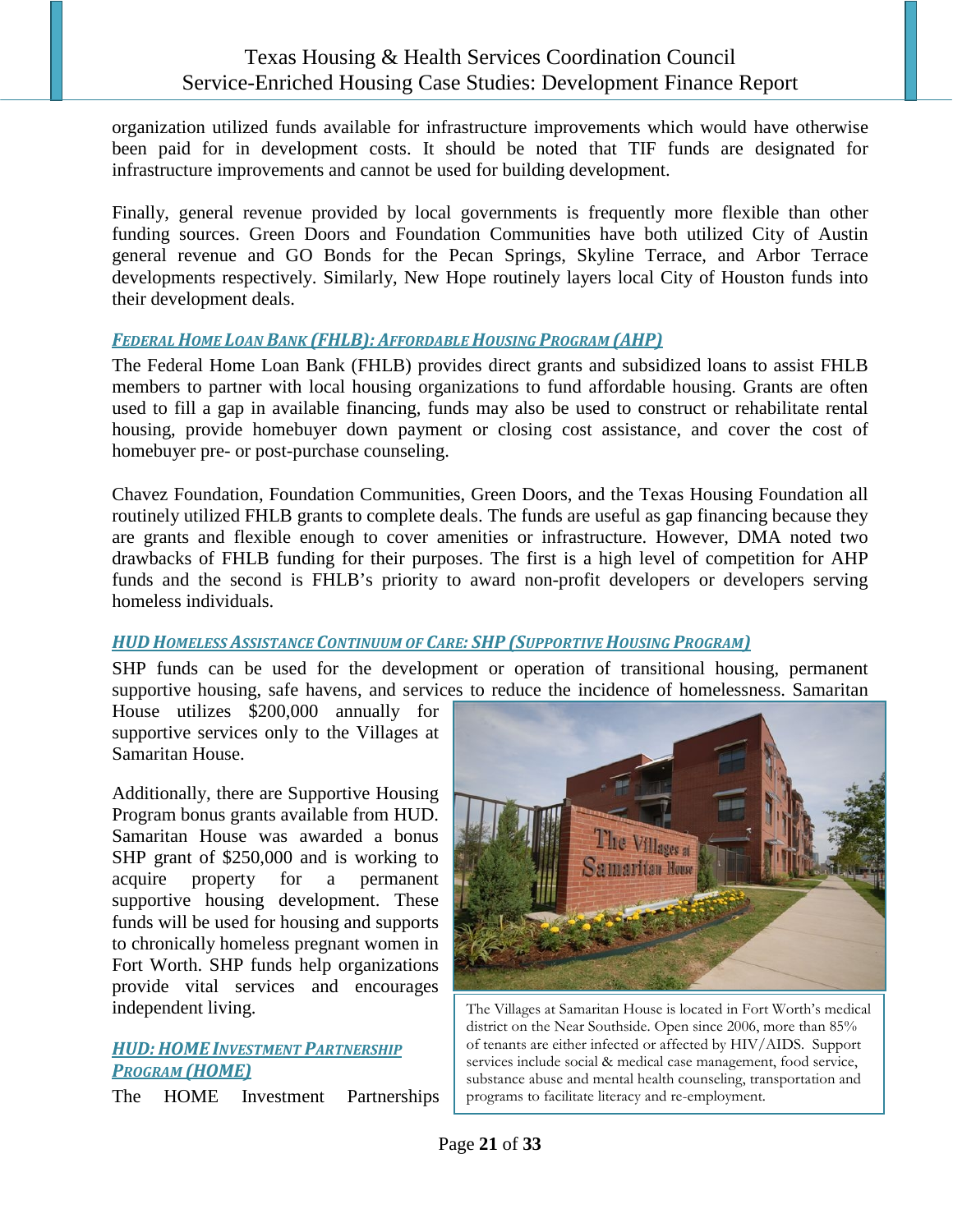(HOME) Program receives funding from HUD and provides loans and grants for affordable housing development. As stated earlier, HOME program funds are administered by TDHCA as well as local participating jurisdictions. By state law 95% of TDHCA's HOME funds must be distributed to small communities, typically in rural location, that are outside participating jurisdictions. The remaining 5% must serve persons with disabilities and can be utilized statewide.

HOME funds are frequently combined with HTCs. Used in combination, HOME funds can further reduce mortgage payments, creating lower rents, and increasing affordability. For developers wishing to serve households below 60% AMI, HOME funds are a financing mechanism to reach very-low income households. The use of HOME can also provide additional amenities, larger units, or common spaces. Foundation Communities utilized TDHCA's HOME CHDO-set aside funds for units serving persons with disabilities in their Garden Terrace, Spring Terrace, and Skyline Terrace

developments. DMA also reported using HOME funding, from TDHCA and well as local providers, because the program provided good interest rates.

#### <span id="page-21-0"></span>*TDHCA:HOUSING TRUST FUND (HTF)*

The Texas Housing Trust Fund (HTF) provides loans, grants, or other comparable forms of assistance to finance, acquire, rehabilitate, and develop decent, safe, and sanitary affordable housing. HTF dollars come from state general revenue and can be used to meet a variety of housing needs. Historically, the HTF has used these funds to meet state needs. Easter Seals used HTF monies for

capacity building to begin developing affordable housing. With the help of a consultant Easter Seals was successful in Section 811 applications. TDHCA's HTF has also provided an Affordable Housing Match Program which allows developers to access funds when their primary development funding source requires a match. The HTF helped



Located in South Austin, Garden Terrace offers furnished efficiency apartments with on-site services and a secure entrance. Residential services include: adult education classes, an education savings program, money management classes, free tax preparation, financial stability programs, a food pantry, referral to community services, case management, home health assistance, and free off-site counseling services.

the Chavez Foundation access primary funding by providing match funds. As general revenue, HTF dollars have less restrictions that federal sources, and thus are more flexible in their usage, many times directed to meet the state's greatest unmet needs.

Additionally, it should be noted that local governments also create housing trust funds with general revenue sources. DMA pursues local housing trust funds for additional assistance when developing service-enriched housing.

#### <span id="page-21-1"></span>*TSAHC: TEXAS FOUNDATIONS FUND*

The objective of the Texas Foundations Fund is to provide grants to nonprofit organizations and rural governmental entities for (i) the construction, rehabilitation, and/or critical repair of single family homes for Texas residents of very low or extremely low income, with a particular emphasis on serving very Texans that may have a disability or live in a rural area, and (ii) the provision of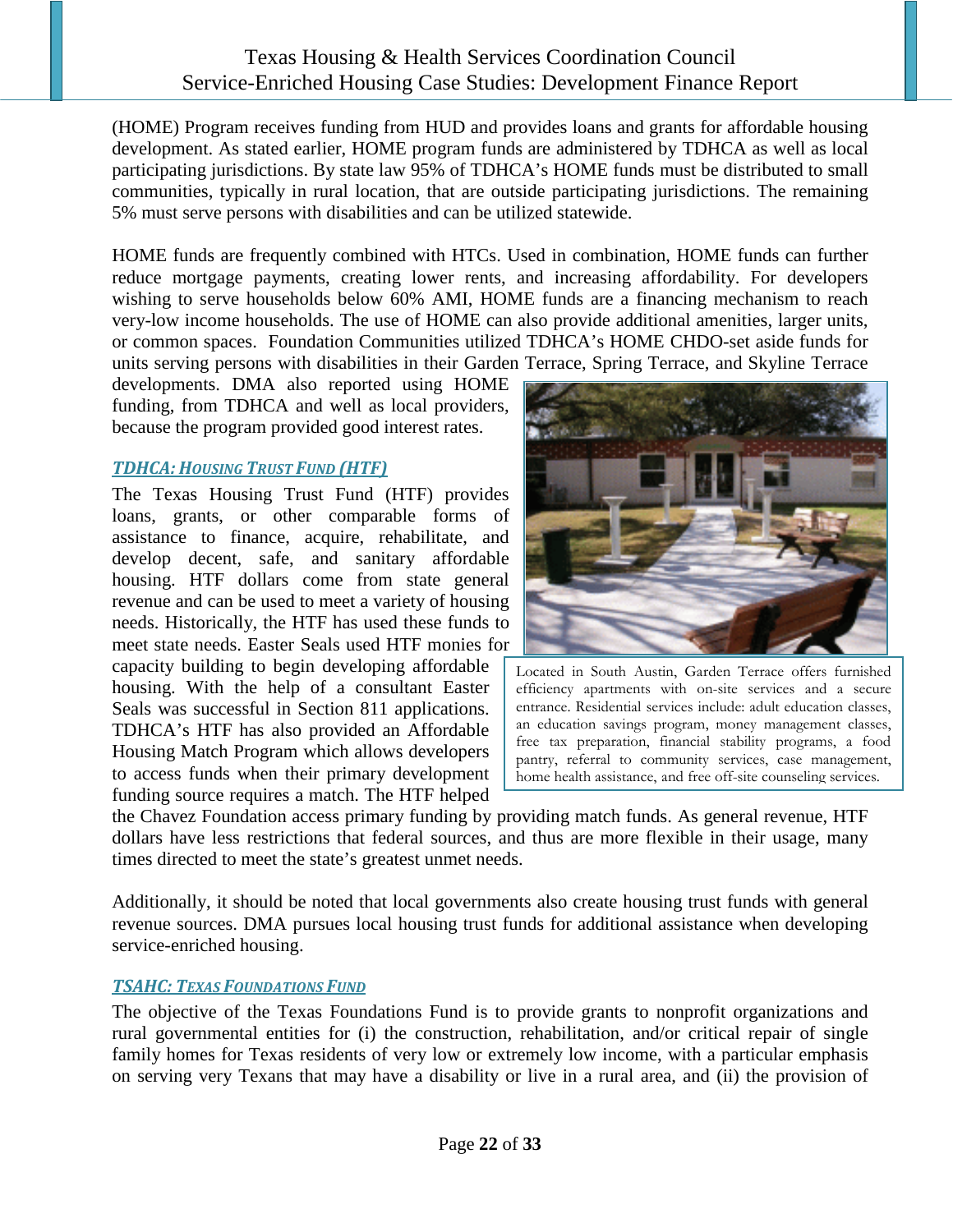<span id="page-22-0"></span>additional supportive housing services for very low or extremely low income residents of multifamily rental units.

One of the goals of the Texas Foundations Fund is to award those organizations providing supportive housing with supportive services. Only those organizations providing supportive housing and supportive housing services are eligible under the Texas Foundations Fund. TSAHC focuses on creating permanent supportive housing opportunities for adults, youth/young adults, and families with children who: have household income at or below 50% of AMI; and have chronic health conditions that are at least episodically disabling, such as mental illness, HIV/AIDS, and/or substance use issues, and/or face other substantial barriers to housing stability; and are not able to obtain or retain appropriate stable housing without easy, facilitated access to services focused on providing necessary supports to the tenant household. These target populations include people who may be homeless (for any length of time) or are at risk of homelessness, and includes those who may be leaving other systems of care without a place to live, such as (1) young people aging out of foster care, (2) people with mental illness or other disabilities leaving jail or prison, and (3) some members of the elderly population.

TSAHC has completed four award cycles of the Texas Foundations Fund and nineteen applicants have been awarded \$50,000 each to carry out eligible activities under the Fund, totaling \$950,000 in overall awards. Easter Seals, Foundation Communities, Green Doors, and New Hope have all received awards from the Fund. Easter Seals received funds for owner-occupied home accessibility modifications, while Foundation Communities and New Hope Housing received \$100,000 each for supportive housing services through the Fund.

#### *CHARITIES AND FOUNDATIONS*

As service-enriched housing development deals can layer as many as 10 to 15 funding sources for a successful deal, non-government sources such as private foundations can play an important role in providing gap funding. For example, New Hope was established in 1993 through the Christ Church Cathedral- Episcopal capital campaign, when the decision was made that for every dollar raised towards the Cathedral, a dollar was matched for community reinvestment. New Hope's emphasis on fundraising continues and the organization feels strongly that a fundraising focus has contributed to their success. Impressively, twenty-



2424 Sakowitz is situated between the Fifth Ward and the Denver Harbor Addition in Houston. Opened in October 2010, this 166 unit SRO property is Houston's first 'green' multifamily housing development.

seven percent of New Hope's funding comes from foundations. An advantage of foundation funding is that these funds typically do not have usage restrictions or compliance requirements. Additionally, New Hope mentioned that fundraising has contributed to their success in creating the first LEED certified affordable housing development in Texas (2424 Sachowitz).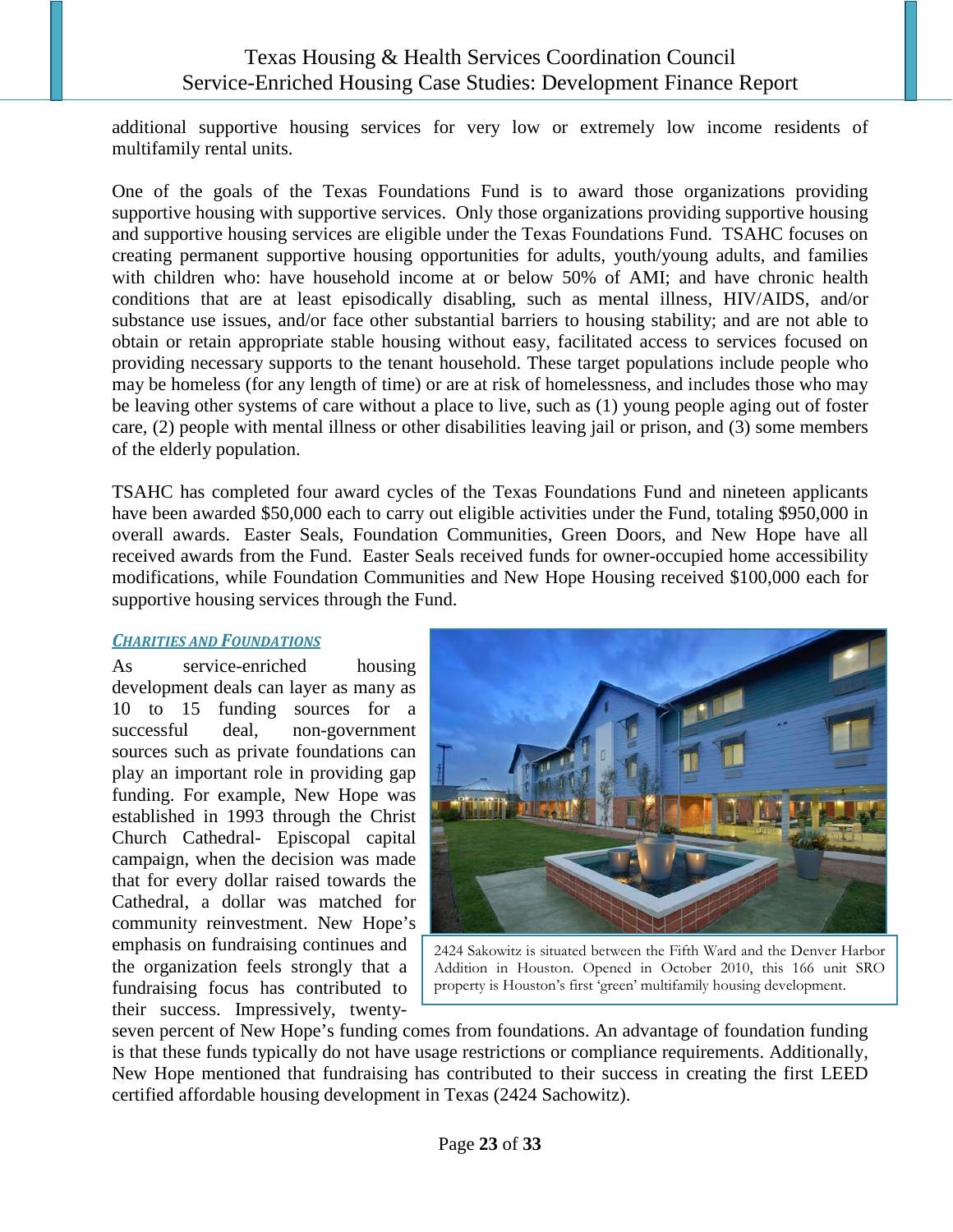Foundation Communities also reaches out to local and national charities and foundations and have been successful at receiving grants from organizations like the Enterprise Foundation and NeighborWorks America.

#### <span id="page-23-0"></span>**PRIVATE LENDING**

Finally, private lending is a resource for developers that are unable to secure grants or loans for the entire development cost. Samaritan House turned to \$900,000 in private lending to rehabilitate a donated nursing home into an SRO development. Green Doors financed their Pecan Springs development with a variety of sources including private lending. While private lending is sometimes a last option, the Chavez Foundation discussed the increased responsibility and property management required by debt service. The Foundation felt that a moderate amount of debt can encourage responsible property management and control of operating expenses.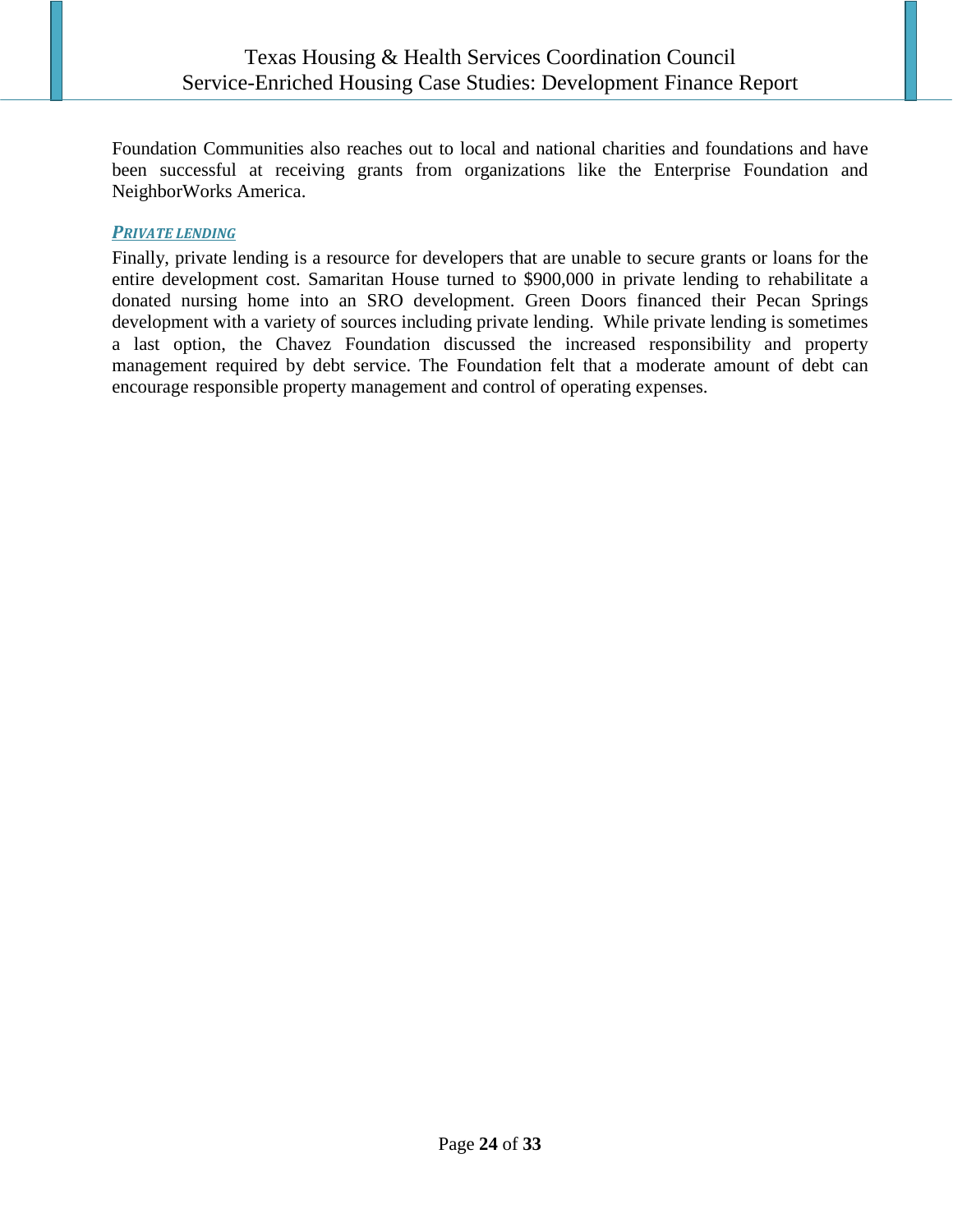#### SERVICES/RENTAL ASSISTANCE RECEIVED TO THE DEVELOPER

<span id="page-24-0"></span>Another component of the case study interviews, central to financing service-enriched housing development, is locating sources of supportive service funding and rental assistance funding. In addition to partnering with outside service providers, securing service funding as a developer can ensure that tenants with special needs will remain stably housed in a community based setting, rather than relocating to an institution. Securing rental assistance is critical for developers to be able to serve extremely low income tenants. The following section of the report details the supportive service sources and rental sources utilized by the housing providers interviewed, as well as those sources which can provide both service and rental assistance combined.

#### <span id="page-24-1"></span>*SERVICE FUNDING SOURCES*

#### **SAMHSA:**

Each year the Substance Abuse and Mental Health Services Administration (SAMHSA) provides discretionary funding grant opportunities for projects assisting persons with mental illness and/or substance abuse disorders. In 2009, SAMHSA's Center for Mental Health Services (CMHS) provided \$400,000 to Foundation Communities to implement the Health Options for Moving toward Empowerment (HOME) Project. Foundation Communities is utilizing project funding to assist 30 to 40 individuals annually and 160 unduplicated chronically homeless adults over the 5-year project period. These individuals reside in Foundation Communities properties and receive mental health and substance abuse treatment services, such as psychiatric care, nurse visits, and the ability to check into a 90-day inpatient recovery program while maintaining their housing unit.

<span id="page-24-2"></span>*RENTAL FUNDING SOURCES*

#### **HUD - SECTION 811 & SECTION 202 PROGRAMS:**

Easter Seals, DMA, and the Cesar Chavez Foundation have all utilized either Section 811 or Section 202 program funding. A unique component of Section 811 and Section 202 is that developers are provided project based rental assistance funds to cover the difference between the HUD-approved operating cost for the project and the tenants' contribution towards rent - usually 30 percent of adjusted income. Rental assistance funding is a necessity for the financial feasibility of these developers' projects, as HUD's income eligibility standards for Section 811 and Section 202 is restricted to households earning no greater than 50% of AMI. Easter Seals stated that they exclusively serve persons at or below 30% of AMI, but a benefit of the Section 811 program is that it allows tenants to remain in their unit even if their income increases; the tenant's portion of the rent simply increases. Easters Seals also mentioned that the households they serve typically have a static income, as SSI or SSDI payments is the only income they obtain, making Section 811's rental assistance component essential for these households to retain community based living arrangements.

#### **HUD - Project Based Section 8 Funding:**

DMA and the Texas Housing Foundation both cited the use of project based Section 8 funding awarded to their property by the local public housing authority (PHA). Through this Section 8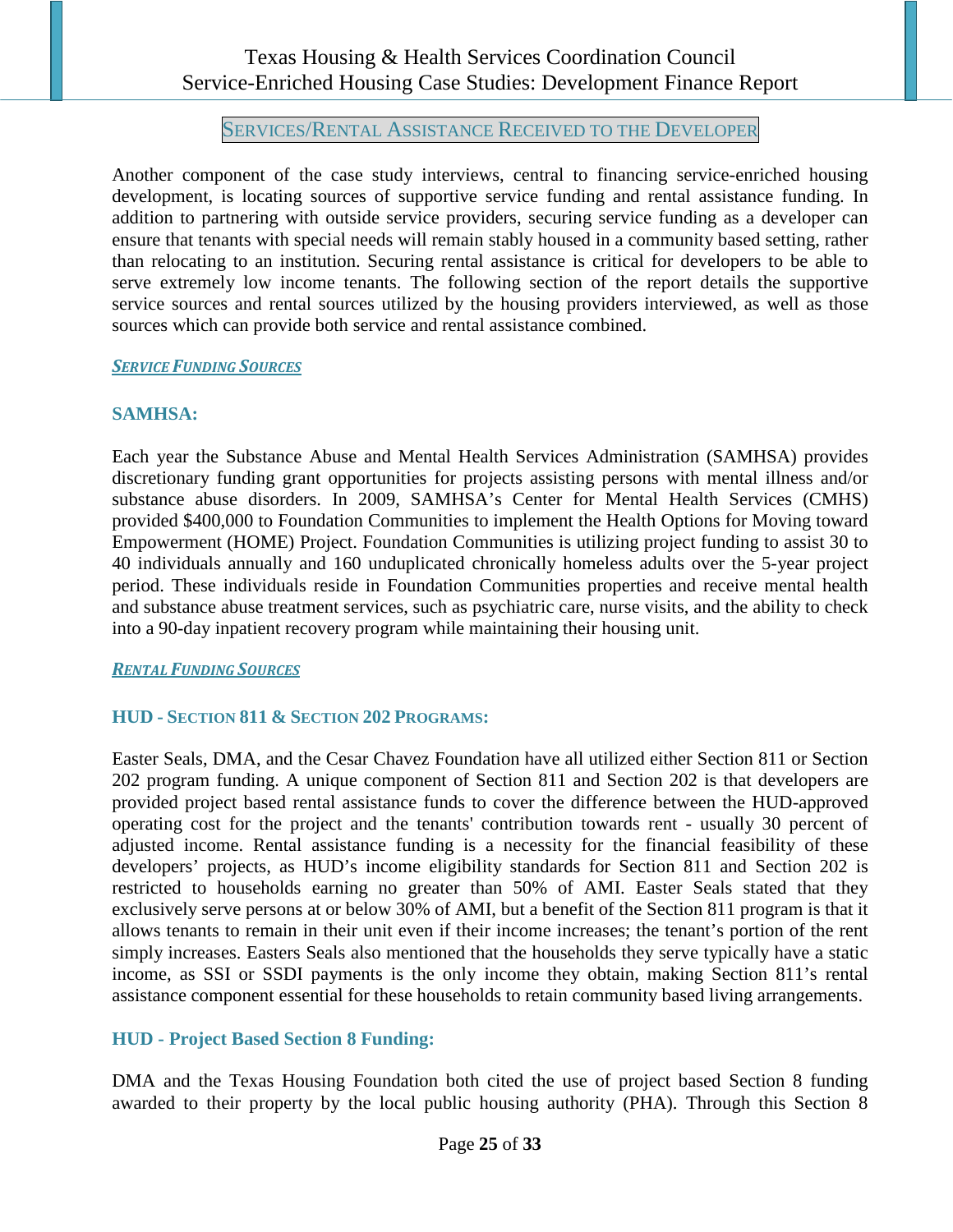program funding, the rents of a set number of housing units are subsidized by HUD through a housing assistance payments (HAP) contract between the owner and the PHA. Like the Section 811 and Section 202 programs, HUD provides Section 8 rental subsidies to the project owners in an amount equal to the difference between the HUD approved rent and the HUD required rental contribution from eligible tenant families, which is typically 30% of the tenants' family monthly adjusted income.

#### **HUD - Section 8 Moderate Rehabilitation (Mod Rehab) Single Room Occupancy (SRO) Program:**

Foundation Communities and Samaritan House have both received Section 8 Mod Rehab funding. For these SRO developments, HUD enters into annual contributions contracts (ACCs) with local PHAs in connection with the moderate rehabilitation of residential properties. These PHAs make Section 8 rental assistance payments to participating landlords on behalf of homeless tenants who rent the rehabilitated units and again, the rental assistance payments generally cover the difference between a portion of the tenant's adjusted income and the unit's rent. Samaritan House received these funds in 1993 to provide rental assistance to 52 housing units serving homeless persons living with HIV/AIDS. Foundation Communities received the same funding source in 2001 for their Garden Terrace property, to provide to 50 housing units serving homeless persons.

#### **HUD - Competitive HOPWA: Special Programs of National Significance:**

Ten percent of available HOPWA funds are awarded as grants during a competitive selection of projects proposed by State, city, and local governments or by nonprofit organizations. Funding is available for two types of projects, one of them being Special Projects of National Significance (SPNS), which are innovative projects that target assistance to underserved populations, including racial and ethnic minorities, women, and persons in rural areas.

In 1998, Samaritan House received its first SPNS grant award, through the Tarrant County Community Development Division, which was used to create The Genesis Project. The Genesis Project places the tenants of their SRO property into individual apartment units scattered throughout the City of Fort Worth. These low income individuals with HIV/AIDS sign a lease with the property manager and then Samaritan House pays a portion of their rent every month. As HUD has placed a priority on the renewal of expiring competitive HOPWA grants, Samaritan House has continued to receive SPNS renewals through the present time.

#### <span id="page-25-0"></span>*COMBINED RENT & SERVICES FUNDING SOURCES*

#### **Project Based HUD Veterans Affairs Supportive Housing (VASH) Program**

The HUD-VASH program combines Section 8 Voucher rental assistance for homeless veterans with case management and clinical services provided by the Department of Veterans' Affairs (VA). The VA provides these services for participating veterans through local VA medical centers and community-based outreach clinics. The local administrators of the HUD-VASH program are PHAs and they are allowed to project-base up to 50% of their HUD-VASH voucher allocation, meaning that the rental subsidy is connected to the housing development rather than the tenant.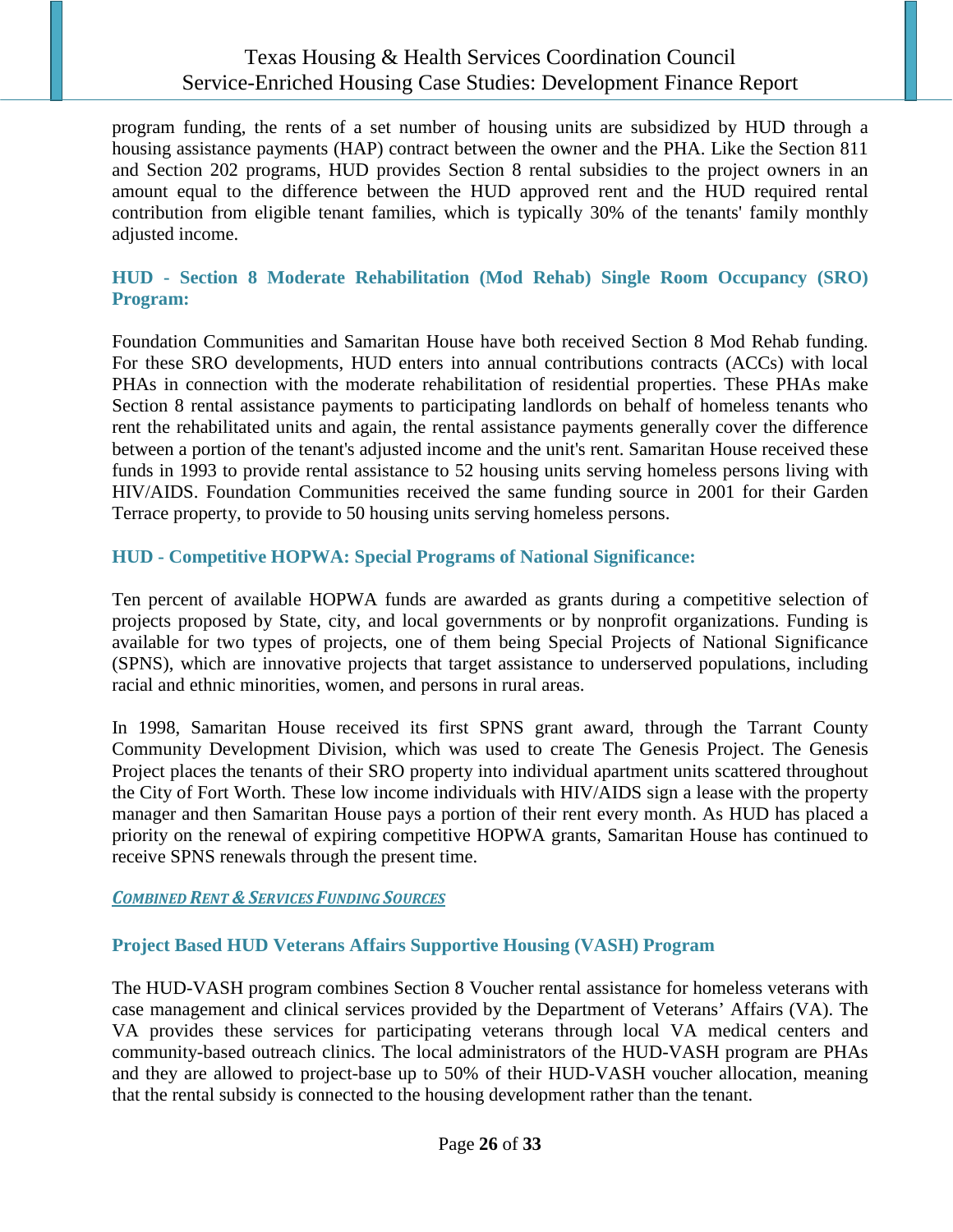Foundation Communities has received project based HUD-VASH program vouchers for twenty housing units and Green Doors has submitted an application for project based HUD-VASH vouchers for their Treaty Oaks property.

#### **HUD Continuum of Care: Supportive Housing Program (SHP)**

The Continuum of Care (CoC) is a set of three competitively-awarded programs created to address the problems of homelessness in a comprehensive manner. One of those, the Supportive Housing Program (SHP), is designed to help develop housing, provide both rental subsidies, and offer supportive services for people moving from homelessness to independent living. Key service assistance includes: food, clothing, transportation, outpatient medical/dental or other healthcare, and case management. Foundation Communities, Green Doors, Samaritan House, and New Hope all mentioned their utilization of SHP funding, but in differing ways. Samaritan House received SHP funding solely to provide supportive services to homeless individuals with HIV/AIDS living in their rental property. In contrast through a formal agreement with Caritas of Austin, Foundation Communities received SHP funding in the form of rental subsidies for 20 units in each of their Spring Terrace and Skyline Terrace properties. Residents of those units pay no more than 30% of their monthly income towards rent.

#### **HUD: Formula HOPWA**

HOPWA distributes 90 percent of its program funds using a statutory formula that relies on AIDS statistics: three quarters of HOPWA formula funding is awarded to qualified States and Metropolitan areas with the highest number of AIDS cases and one quarter is awarded to metropolitan areas that have a higher-than-average per capita incidence of AIDS. The City of Fort Worth is one of these metropolitan areas and awards funding to Samaritan House for project-based rental assistance as well as supportive services.

#### **Health Resources and Services Administration: Ryan White Program**

The Ryan White Program works with cities, states, and local community-based organization to provide HIV-related services. The Ryan White legislation created five different programs, called Parts, to meet needs for different communities and populations affected by HIV/AIDS. [Part C](http://hab.hrsa.gov/abouthab/partc.html) provides comprehensive primary health care in an outpatient setting for people living with HIV disease, including funding for early intervention services, core medical services, support services, and administrative costs, which can include rent, utilities, and facility support costs. Samaritan House has utilized Ryan White Program funding solely to provide supportive services to their tenants affected by HIV/AIDS.

#### **TDHCA: Homeless Housing & Services Program**

During the 81st Texas Legislative Session, \$20 million was appropriated to TDHCA to fund the Homeless Housing and Services Program (HHSP) in the eight largest cities in Texas for the purposes of assisting regional urban areas in providing services to homeless individuals and families, including supportive services and rental assistance. The eight cities receiving HHSP funding include: Arlington, Austin, Corpus Christi, Dallas, El Paso, Fort Worth, Houston and San Antonio. New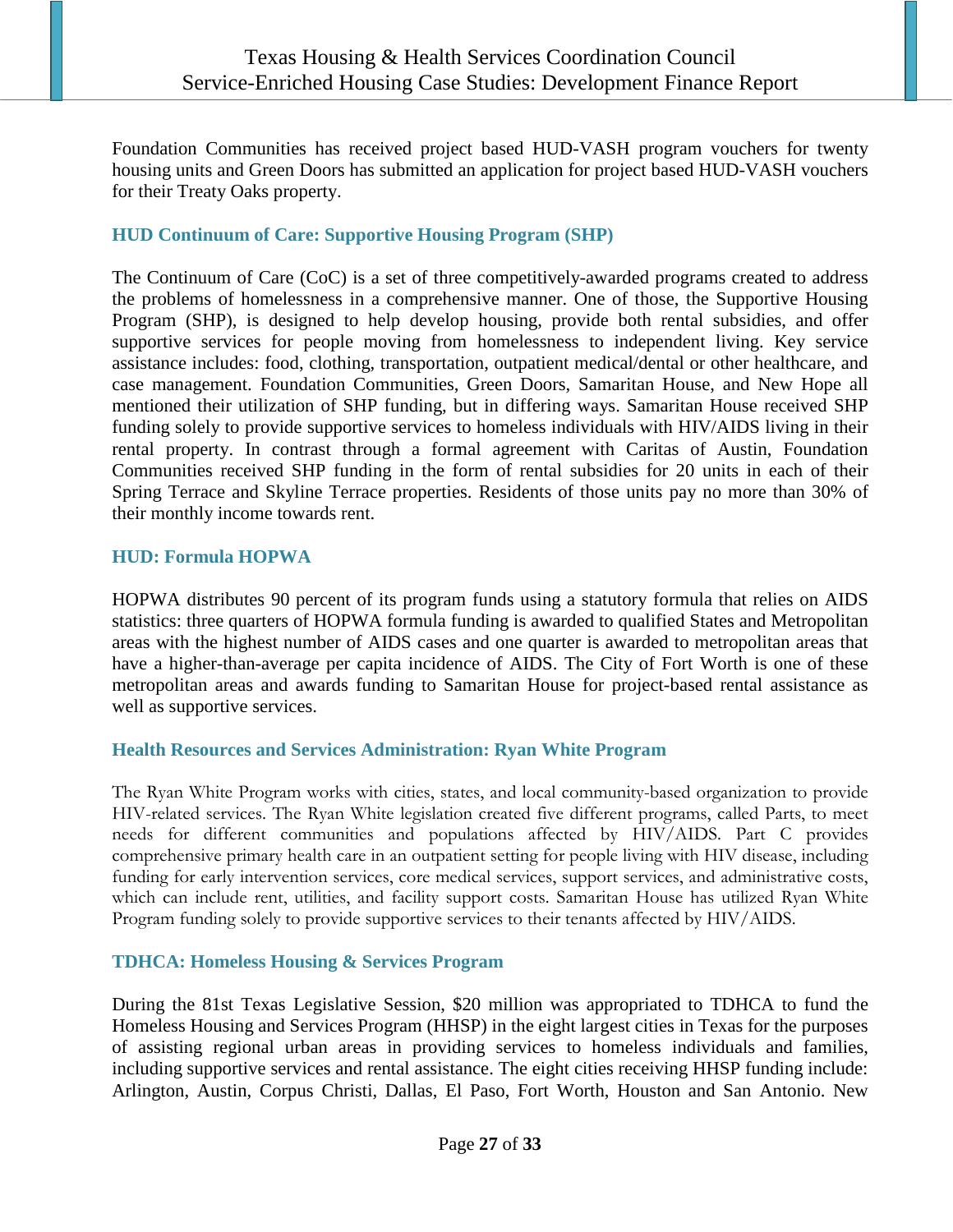Hope partnered with the Houston organization receiving HHSP funding, SEARCH Homeless Services, to provide on-site case management to New Hope residents. Similarly, Foundation Communities partnered with the Austin organization receiving HHSP funding, Austin Resource Center for the Homeless (ARCH), also for case management services.

#### SERVICES/RENTAL ASSISTANCE FUNDING PROVIDED TO THE TENANT

<span id="page-27-0"></span>Although it was not central to the discussion, interviewees did mention sources of service funding and/or rental assistance funding that tenants would bring with them when moving into a serviceenriched housing development. While these funding sources cannot be figured into the financial formulas of the housing providers, as they are tenant-based rather than project-based assistance programs, they are useful sources for extremely low income tenants to utilize to remain living in community based residential housing.

#### <span id="page-27-1"></span>**RENTAL FUNDING SOURCES**

If a housing developer does not obtain funding for project-based rental assistance, interviewees noted that it is extremely difficult to serve households at or below 30% Area Median Income (AMI) unless they can obtain rental assistance of their own. Many times, the only monthly income for senior residents or residents with disabilities is Supplemental Security Insurance (SSI) or Social Security Disability Insurance (SSDI), leaving them far below 30% AMI. Therefore, individuals seek tenant-based rental assistance. The most common source of tenant-based rental assistance is the Section 8 Housing Choice Voucher Program, which are obtained through the state's network of local public housing authorities (PHAs). Every interviewee stated that they accept Section 8 Voucher recipients and that Section 8 assistance is the most commonly utilized funding source; however most of the state's PHAs have waiting lists that are several years long.

Two sources of tenant-based rental assistance administered through TDHCA are the HOME Partnership Program's TBRA Program and the Housing Trust Fund's (HTF) Veterans Rental Assistance (VRA) Program. These programs are not permanent rental assistance as HOME TBRA is provided for a period not exceeding 24 months and HTF VRA cannot exceed 36 months. Easter Seals and Green Doors are local TDHCA TBRA providers specifically serving persons with disabilities and Green Doors is also a local provider of HTF VRA. Thus, these organizations can provide tenants with rental assistance to be used either at units developed by the organization, or elsewhere. The City of Austin also receives HOME funding and administers a TBRA Program. Foundation Communities cited receiving tenants who utilize Austin TBRA assistance through a partnership with the Passages Collaboration.

<span id="page-27-2"></span>**COMBINED RENT AND SERVICES FUNDING SOURCES**

There are additional sources of assistance that households can obtain separate from their housing provider which offers both a rental subsidy component and a supportive service funding component. The two specifically cited by interviewees are the HUD-VASH Program and Housing Opportunities for Persons with AIDS (HOPWA) Program. As stated previously, HUD-VASH Program combines Section 8 Voucher rental assistance for homeless veterans with case management and clinical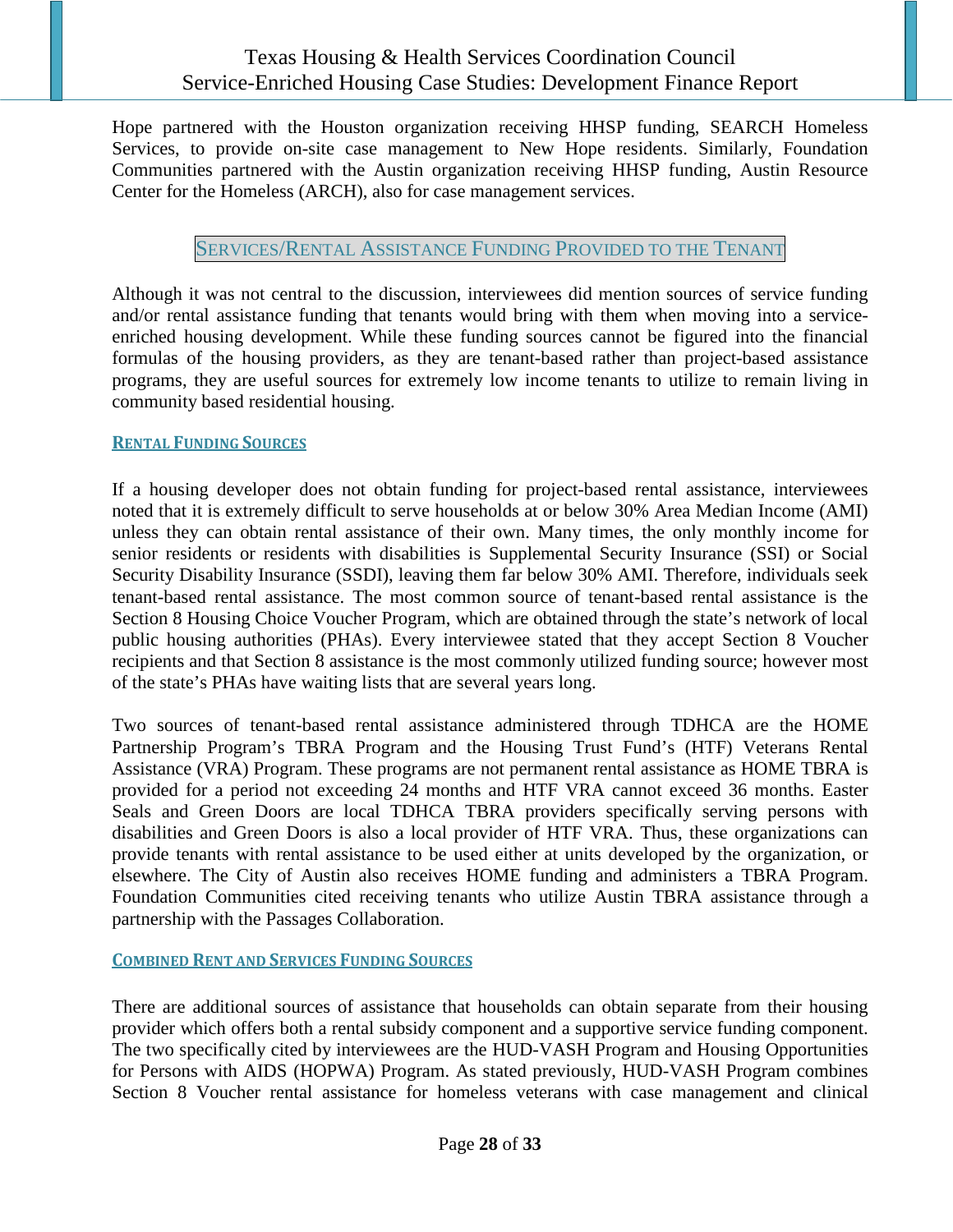services provided by the Department of Veterans' Affairs (VA). VA provides these services for participating veterans through local VA medical centers and community-based outreach clinics. Similarly HOPWA funding may be used for a wide range of housing and social services costs including rental assistance, short-term payments to prevent homelessness, health care and mental health services, chemical dependency treatment, nutritional services, case management, assistance with daily living, and other supportive services. Samaritan House stated that many of their residents have received HOPWA funding through Tarrant County Community Development for tenant-based rental assistance.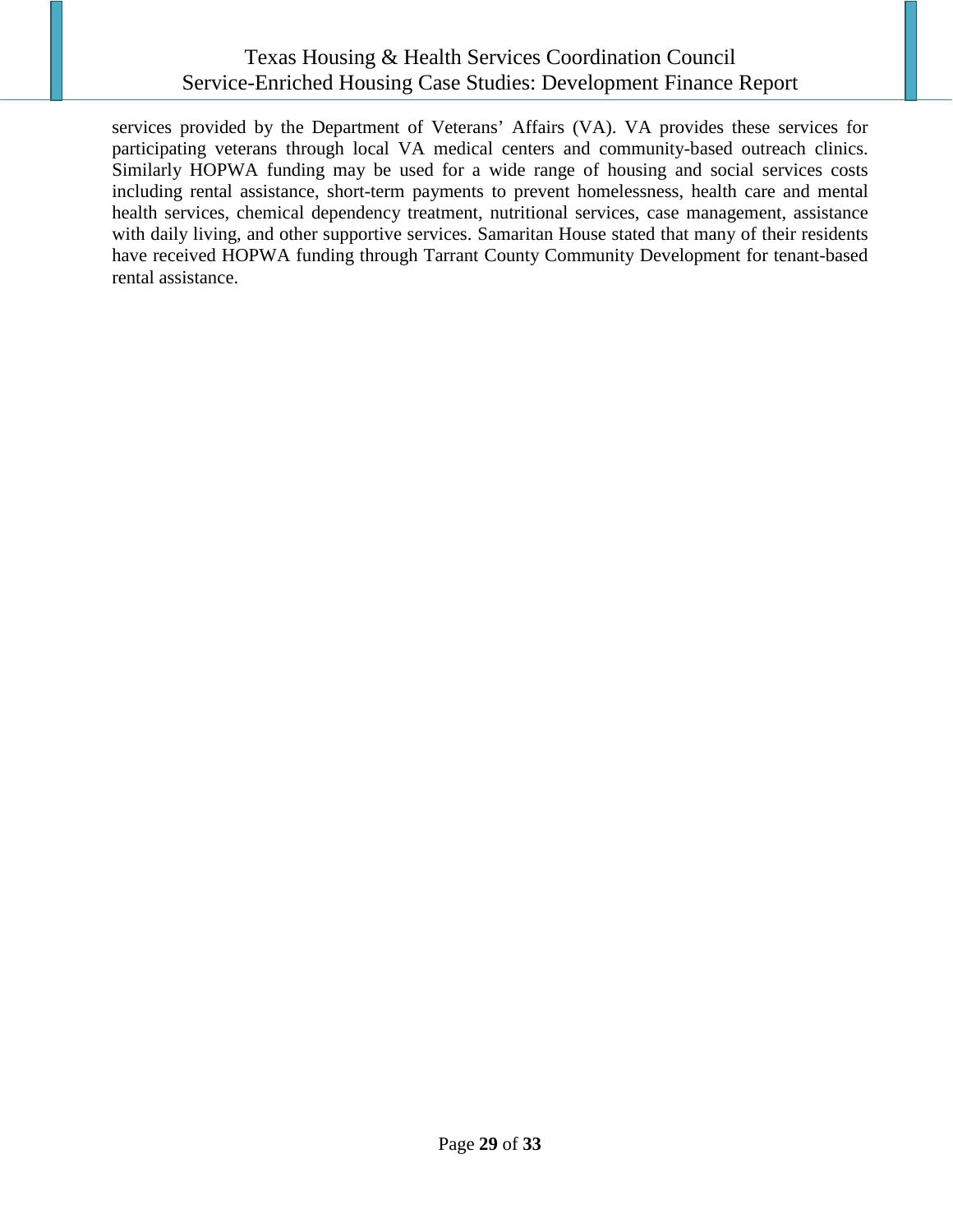# CONCLUSION & NEXT STEPS

<span id="page-29-0"></span>Moving forward, it is the Council's goal to disseminate the information gleaned from these interviews to the public. To this end, Council staff are currently working on crafting an online, interactive tool, which can lead viewers through the development financing process.

It should be noted that this report is meant to be utilized by individuals or organizations with existing experience in affordable housing development. The Council acknowledges that service-enriched housing development is a more complex undertaking than typical housing development, with an intricate financing and development process. Therefore organizations interested in the creation of service-enriched housing in their community are encouraged to either seek the assistance of an experienced development consultant or partner with an existing service-enriched housing provider.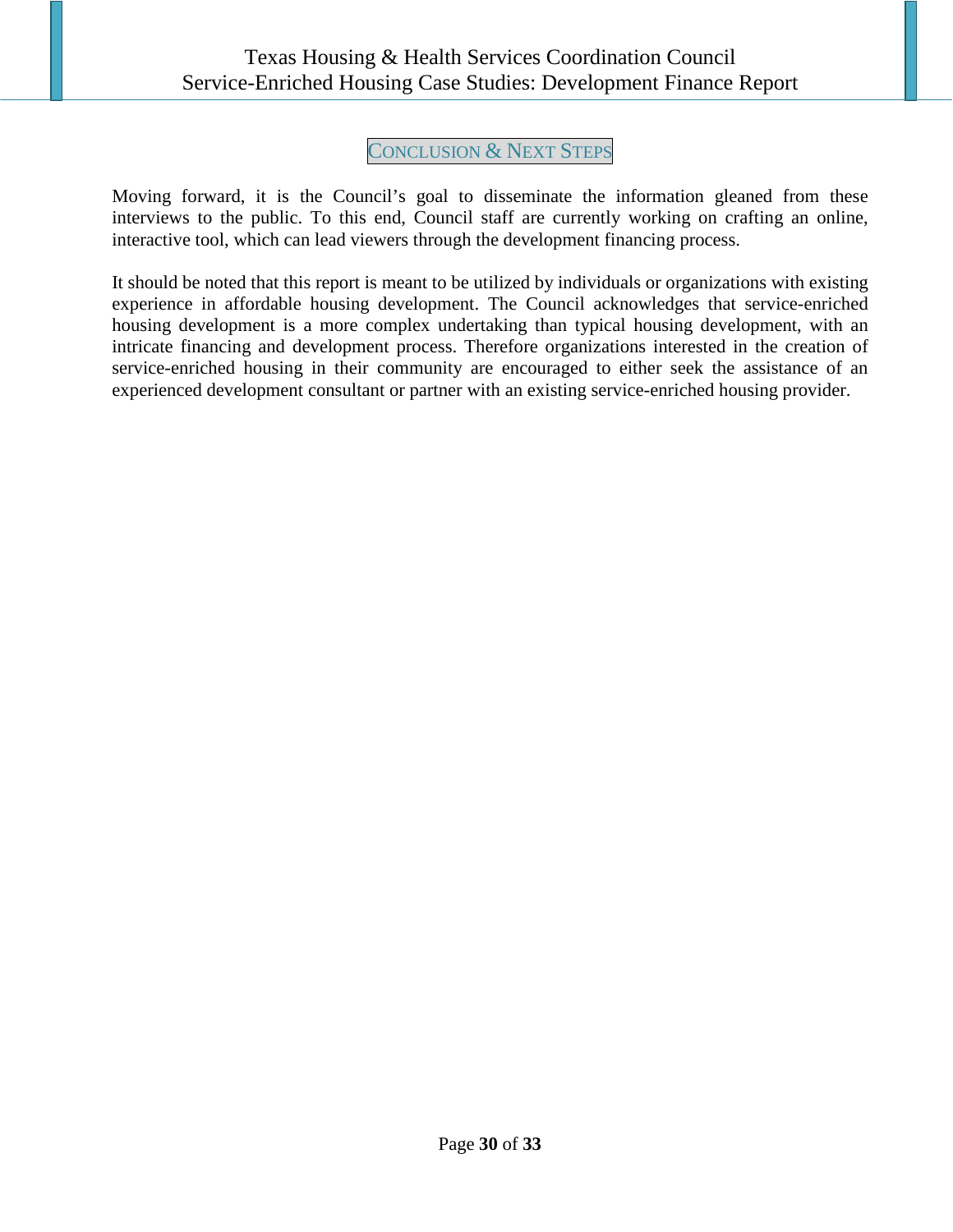# <span id="page-30-0"></span>APPENDIX: SERVICE ENRICHED HOUSING PROJECTS - FINANCIAL BREAKDOWN

### <span id="page-30-1"></span>**EASTER SEALS CENTRAL TEXAS – THE IVY**

Description: 8 condominium units within 7 building complex

#### **Funding Sources:**

| HUD Section 811 Program                                                                                 | \$739,900.00   |
|---------------------------------------------------------------------------------------------------------|----------------|
| City of Austin Rental Housing Development Assistance/GO Bonds                                           | \$491,040.00   |
| <b>ESCT</b> Capital Advance *                                                                           | \$3,700.00     |
| <b>Total Sources</b>                                                                                    | \$1,234,640.00 |
| * - HUD requires a minimum capital investment by the applicant equal to 0.5% of the Section 811 capital |                |
| advance amount                                                                                          |                |

#### **Funding Uses:**

| Acquisition of 8 units                           | \$1,108,740.00  |
|--------------------------------------------------|-----------------|
| Title and Recording Fee                          | 4,050.55<br>S   |
| Attorney's Fees                                  | \$14,000.00     |
| <b>Consultant's Fees</b>                         | \$20,000.00     |
| Insurance                                        | \$9,424.53      |
| Taxes                                            | 2,893.04<br>S   |
| Surveying                                        | 3,200.00<br>\$. |
| <b>Homeowners Association Dues</b>               | 3,318.75        |
| ESCT Austin Housing III, Inc. Development Costs* | \$69,013.13     |
| <b>Total Uses</b>                                | \$1,234,640.00  |

\*Includes development activities such as: environmental review, down payment costs, inspections, and administrative and start-up operating costs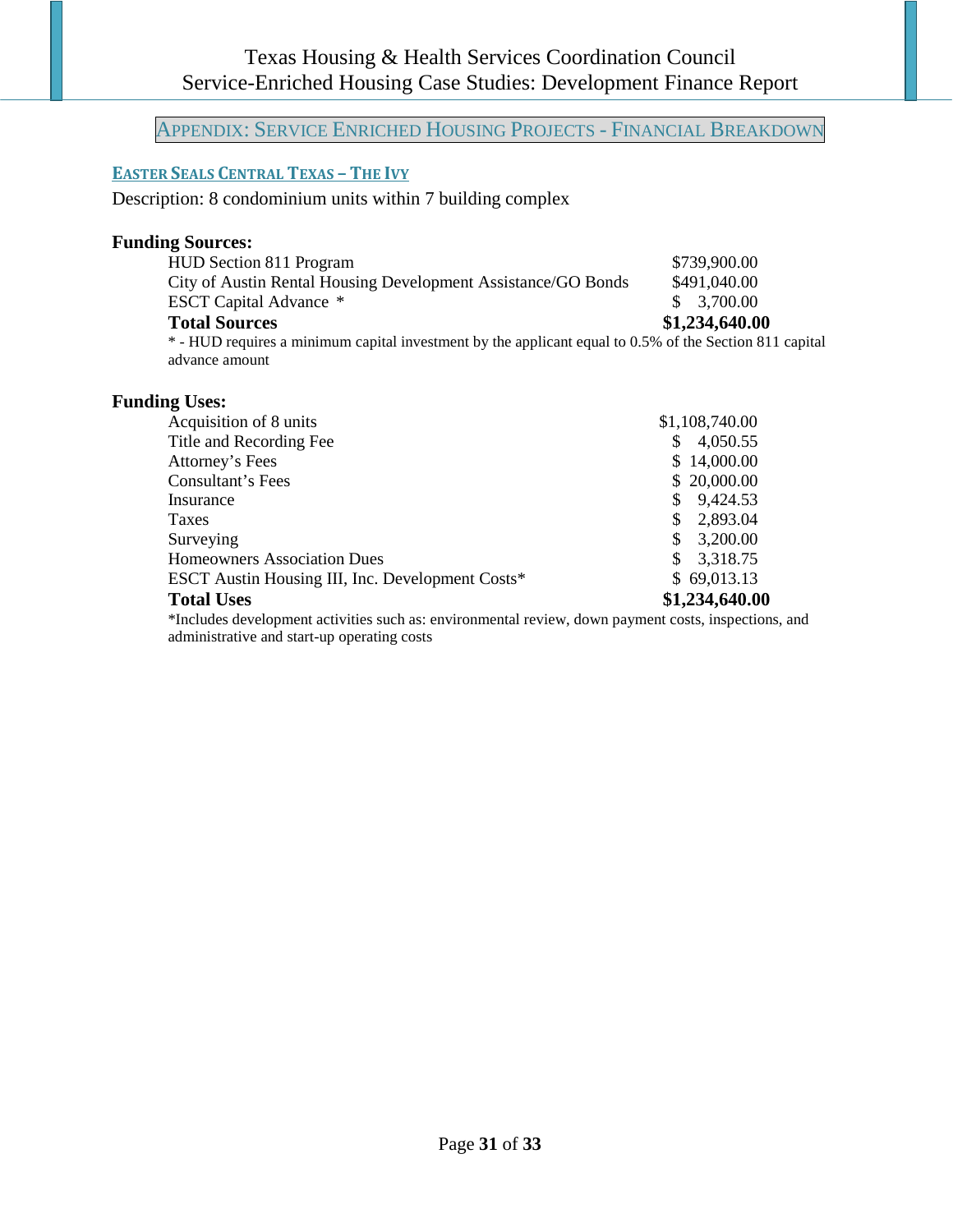### <span id="page-31-0"></span>**FOUNDATION COMMUNITIES – GARDEN TERRACE**

Description: 103 SRO units built in three phases

#### **Funding Sources:**

| <b>Austin Housing Finance Corporation</b>                  | \$2,275,750.00 |  |
|------------------------------------------------------------|----------------|--|
| TDHCA - HOME Program                                       | \$1,000,000.00 |  |
| FHLB Affordable Housing Program - Atlanta (Phase I)        | \$500,000.00   |  |
| FHLB Affordable Housing Program - San Francisco (Phase II) | \$300,000.00   |  |
| NeighborWorks America                                      | \$464,000.00   |  |
| <b>Charitable Foundations</b>                              | \$347,000.00   |  |
| Deferred Developer Fee                                     | \$200,000.00   |  |
| <b>Individual Fundraising</b>                              | \$130,433.00   |  |
| Miscellaneous Income                                       | \$117,299.00   |  |
| <b>Travis County</b>                                       | \$50,000.00    |  |
| <b>Corporate Grants</b>                                    | \$20,000.00    |  |
| <b>Total Sources</b>                                       | \$5,404,482.00 |  |
| <b>Funding Uses:</b>                                       |                |  |
| Acquisition                                                | \$1,067,152.00 |  |
| Hard Costs of Construction                                 | \$3,696,283.00 |  |
| <b>Soft Costs/Professional Fees</b>                        | \$389,047.00   |  |
| Developer Fee                                              | \$200,000.00   |  |
| Reserve                                                    | \$52,000.00    |  |
| <b>Total Uses</b>                                          | \$5,404,482.00 |  |
|                                                            |                |  |

#### <span id="page-31-1"></span>**FOUNDATION COMMUNITIES – SKYLINE TERRACE**

Description: 100 SRO units

### **Funding Sources**:

| Low Income Housing Tax Credit Equity                     | \$3,969,392.00  |
|----------------------------------------------------------|-----------------|
| <b>Austin Housing Finance Corporation</b>                | \$3,516,850.00  |
| TDHCA – HOME Program                                     | \$1,450,000.00  |
| FHLB Affordable Housing Program - San Francisco          | \$750,000.00    |
| NeighborWorks America                                    | \$213,648.00    |
| <b>Charitable Foundations</b>                            | \$418,096.00    |
| <b>Enterprise Community Partners - Green Communities</b> | \$65,000.00     |
| <b>Enterprise Community Partners - Capacity Building</b> | \$10,000.00     |
| Misc Income                                              | \$32,000.00     |
| <b>Total Sources</b>                                     | \$10,424,986.00 |
| <b>Funding Uses:</b>                                     |                 |
| Acquisition                                              | \$4,422,192.00  |
| <b>Hard Costs of Construction</b>                        | \$4,018,104.00  |

| <b>Total Uses</b>                 | \$10,424,986.00 |
|-----------------------------------|-----------------|
| Reserves                          | \$420,000.00    |
| Developer Fee                     | \$898,000.00    |
| Soft Costs/Professional Fees      | \$666,690.00    |
| <b>Hard Costs of Construction</b> | \$4,018,104.00  |
| Acquisition                       | \$4,422,192,00  |